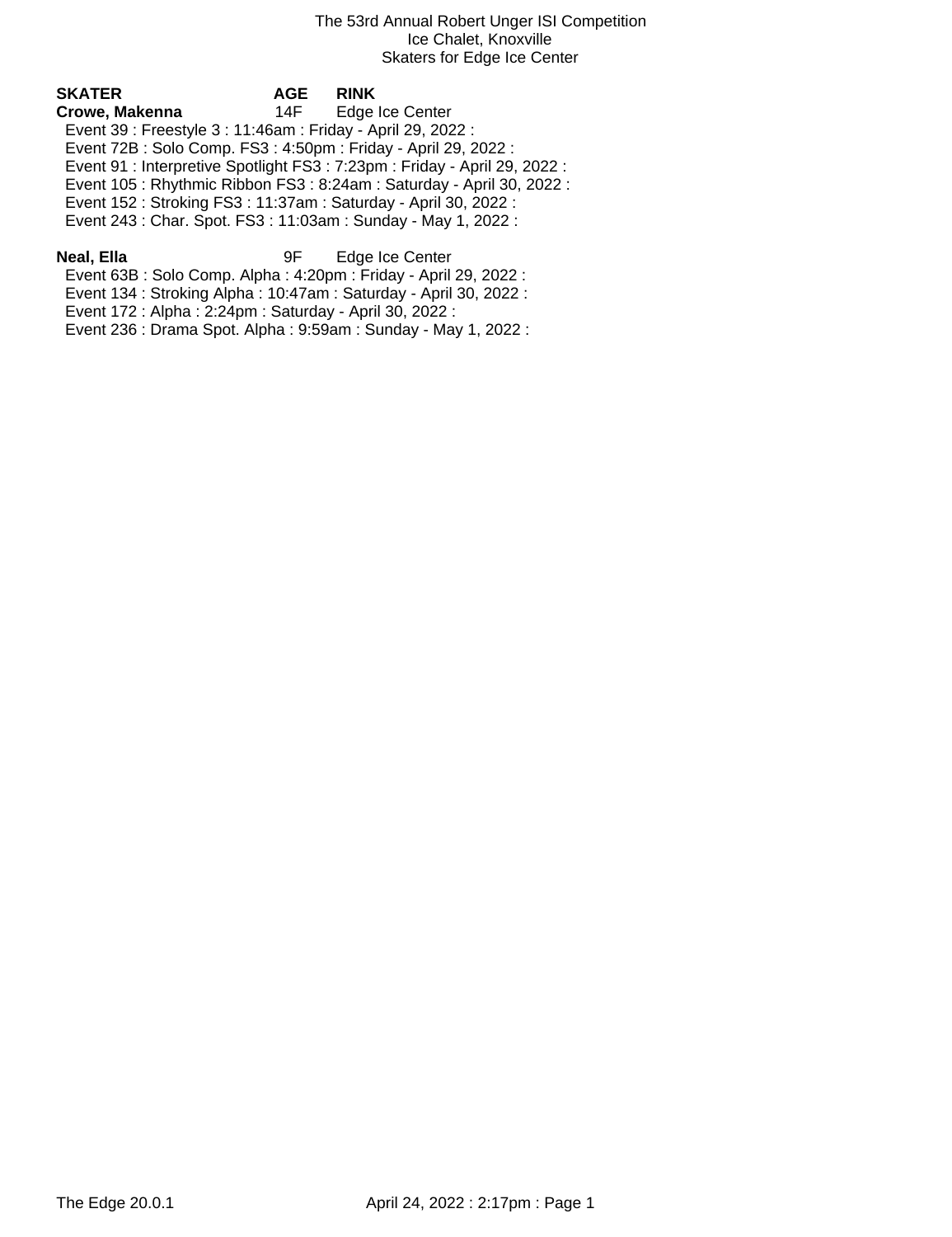### The 53rd Annual Robert Unger ISI Competition Ice Chalet, Knoxville Skaters for Frank Southern Bloomington FSC

**SKATER AGE RINK Frank Southern Bloomington FSC**  Event 7 : Dance Solo 1: Chasses : 8:25am : Friday - April 29, 2022 : Event 236 : Drama Spot. Alpha : 9:59am : Sunday - May 1, 2022 : Event 253 : Theme Spot. Alpha : 11:31am : Sunday - May 1, 2022 :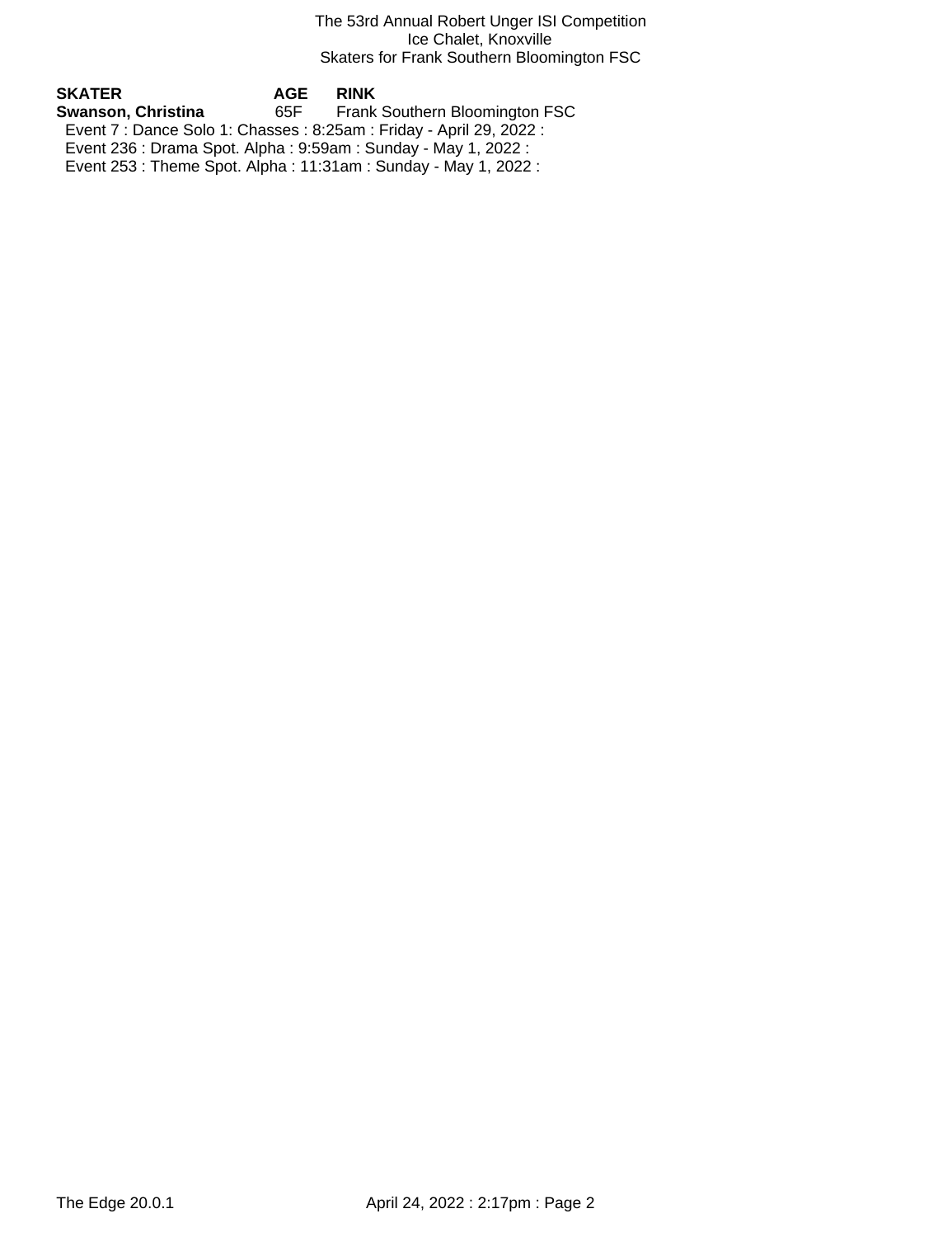**SKATER AGE RINK Abney, Anna Claire** 11F Huntsville Skating School Event 37 : Freestyle 2 : 11:23am : Friday - April 29, 2022 : Event 217 : Lt. Ent. Spot. FS2 : 7:59pm : Saturday - April 30, 2022 :

Arnold, Jennifer **53F** Huntsville Skating School Event 44 : Freestyle 4 : 1:32pm : Friday - April 29, 2022 : Event 122 : Jump & Spin Silver : 9:32am : Saturday - April 30, 2022 :

**Booth, Rebecca** 56F Huntsville Skating School Event 66B : Solo Comp. Gamma : 4:32pm : Friday - April 29, 2022 : Event 142 : Stroking Gamma : 11:05am : Saturday - April 30, 2022 : Event 259 : Sync. Skate : 1:01pm : Sunday - May 1, 2022 :

**Clayton, Claire** 10F Huntsville Skating School Event 146 : Stroking FS1 : 11:22am : Saturday - April 30, 2022 : Event 216 : Lt. Ent. Spot. FS1 : 7:59pm : Saturday - April 30, 2022 :

**Davies, Cynthia** 34F Huntsville Skating School Event 79 : Family Spotlight : 5:25pm : Friday - April 29, 2022 :

**Davis, Erik** 10M Huntsville Skating School Event 127 : Special Skater 1 : 10:30am : Saturday - April 30, 2022 : Event 256 : Sync. Form. : 12:27pm : Sunday - May 1, 2022 :

**Davis, Paul 10M** Huntsville Skating School Event 126 : Special Skater 1 : 10:30am : Saturday - April 30, 2022 : Event 256 : Sync. Form. : 12:27pm : Sunday - May 1, 2022 :

**Dodd, Cassandre** 17F Huntsville Skating School Event 55 : Artistic FS4 : 2:51pm : Friday - April 29, 2022 : Event 74B : Solo Comp. FS4 : 5:03pm : Friday - April 29, 2022 : Event 90 : Interpretive Spotlight FS4 : 7:04pm : Friday - April 29, 2022 : Event 108 : Rhythmic Ribbon FS4 : 8:24am : Saturday - April 30, 2022 : Event 201 : Open FS Silver : 5:41pm : Saturday - April 30, 2022 : Event 207 : Drama Spot. FS4 : 6:53pm : Saturday - April 30, 2022 : Event 228 : Couples Spot. Lt. Ent. Gold : 9:26am : Sunday - May 1, 2022 : Event 259 : Sync. Skate : 1:01pm : Sunday - May 1, 2022 :

**Doss, Lillian** 9F Huntsville Skating School Event 49 : Artistic FS2 : 2:26pm : Friday - April 29, 2022 : Event 85 : Interpretive Spotlight FS2 : 6:45pm : Friday - April 29, 2022 : Event 109 : Rhythmic Hoop FS2 : 8:47am : Saturday - April 30, 2022 : Event 217 : Lt. Ent. Spot. FS2 : 7:59pm : Saturday - April 30, 2022 :

**Durham, Caitlyn** 33F Huntsville Skating School Event 259 : Sync. Skate : 1:01pm : Sunday - May 1, 2022 :

**Fox, Sabrina** 16F Huntsville Skating School Event 197 : Open FS Silver : 5:04pm : Saturday - April 30, 2022 : Event 218 : Lt. Ent. Spot. FS4 : 8:37pm : Saturday - April 30, 2022 :

**Handley, Kristian** 19F Huntsville Skating School Event 188 : Open FS Gold : 4:07pm : Saturday - April 30, 2022 : Event 208 : Drama Spot. FS6 : 6:53pm : Saturday - April 30, 2022 : Event 228 : Couples Spot. Lt. Ent. Gold : 9:26am : Sunday - May 1, 2022 : Event 259 : Sync. Skate : 1:01pm : Sunday - May 1, 2022 :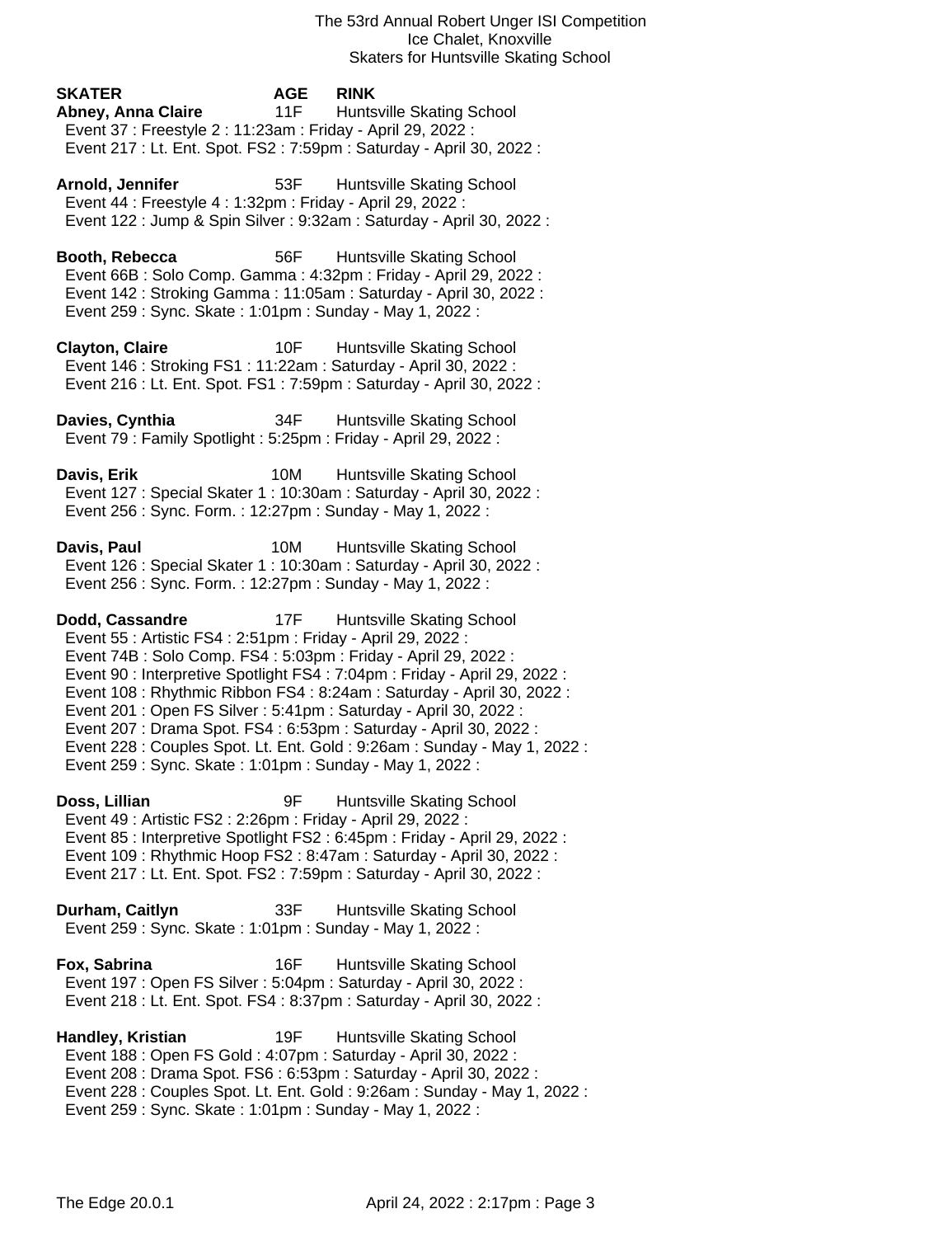# **SKATER AGE RINK Harden, Katelyn** 11F Huntsville Skating School Event 79 : Family Spotlight : 5:25pm : Friday - April 29, 2022 : Event 81 : Ensemble : 6:06pm : Friday - April 29, 2022 : Event 175 : Beta : 2:45pm : Saturday - April 30, 2022 :

**Harden, Kylie** 7F Huntsville Skating School Event 79 : Family Spotlight : 5:25pm : Friday - April 29, 2022 : Event 81 : Ensemble : 6:06pm : Friday - April 29, 2022 : Event 170 : Alpha : 1:59pm : Saturday - April 30, 2022 :

**Hardt, Charlotte** 12F Huntsville Skating School Event 120 : Jump & Spin Silver : 9:32am : Saturday - April 30, 2022 : Event 153 : Stroking FS4 : 11:53am : Saturday - April 30, 2022 : Event 199 : Open FS Silver : 5:41pm : Saturday - April 30, 2022 :

**Herring, Emma** 14F Huntsville Skating School Event 43 : Freestyle 4 : 1:32pm : Friday - April 29, 2022 : Event 154 : Stroking FS4 : 11:53am : Saturday - April 30, 2022 : Event 241 : Char. Spot. FS4 : 10:35am : Sunday - May 1, 2022 :

**Jinks, Alice** 15F Huntsville Skating School Event 120 : Jump & Spin Silver : 9:32am : Saturday - April 30, 2022 : Event 197 : Open FS Silver : 5:04pm : Saturday - April 30, 2022 : Event 218 : Lt. Ent. Spot. FS4 : 8:37pm : Saturday - April 30, 2022 :

**Knoth-Jez, Autumn** 39F Huntsville Skating School Event 24 : Footwork 3 : 10:19am : Friday - April 29, 2022 : Event 110 : Rhythmic Hoop FS3 : 8:47am : Saturday - April 30, 2022 : Event 122 : Jump & Spin Silver : 9:32am : Saturday - April 30, 2022 : Event 195 : Open FS Bronze : 4:32pm : Saturday - April 30, 2022 : Event 238 : Drama Spot. FS3 : 9:59am : Sunday - May 1, 2022 :

**Lewis, Anthony** 50M Huntsville Skating School Event 130 : Special Skater 3 : 10:30am : Saturday - April 30, 2022 : Event 256 : Sync. Form. : 12:27pm : Sunday - May 1, 2022 :

**Matus, Kathleen** 59F Huntsville Skating School Event 256 : Sync. Form. : 12:27pm : Sunday - May 1, 2022 : Event 259 : Sync. Skate : 1:01pm : Sunday - May 1, 2022 : Event 261 : SpecS Dance - Dutch Waltz FS1 : 1:21pm : Sunday - May 1, 2022 :

**Matus, Laura Beth** 23F Huntsville Skating School Event 128 : Special Skater 2 : 10:30am : Saturday - April 30, 2022 : Event 256 : Sync. Form. : 12:27pm : Sunday - May 1, 2022 : Event 259 : Sync. Skate : 1:01pm : Sunday - May 1, 2022 : Event 261 : SpecS Dance - Dutch Waltz FS1 : 1:21pm : Sunday - May 1, 2022 :

**McAdams, Haley** 14F Huntsville Skating School Event 33 : Freestyle 1 : 11:03am : Friday - April 29, 2022 : Event 105 : Rhythmic Ribbon FS1 : 8:24am : Saturday - April 30, 2022 : Event 119 : Jump & Spin Silver : 9:32am : Saturday - April 30, 2022 : Event 216 : Lt. Ent. Spot. FS1 : 7:59pm : Saturday - April 30, 2022 :

**Ming, Brooke** 8F Huntsville Skating School Event 32 : Freestyle 1 : 11:03am : Friday - April 29, 2022 : Event 145 : Stroking FS1 : 11:22am : Saturday - April 30, 2022 : Event 245 : Char. Spot. FS1 : 11:03am : Sunday - May 1, 2022 :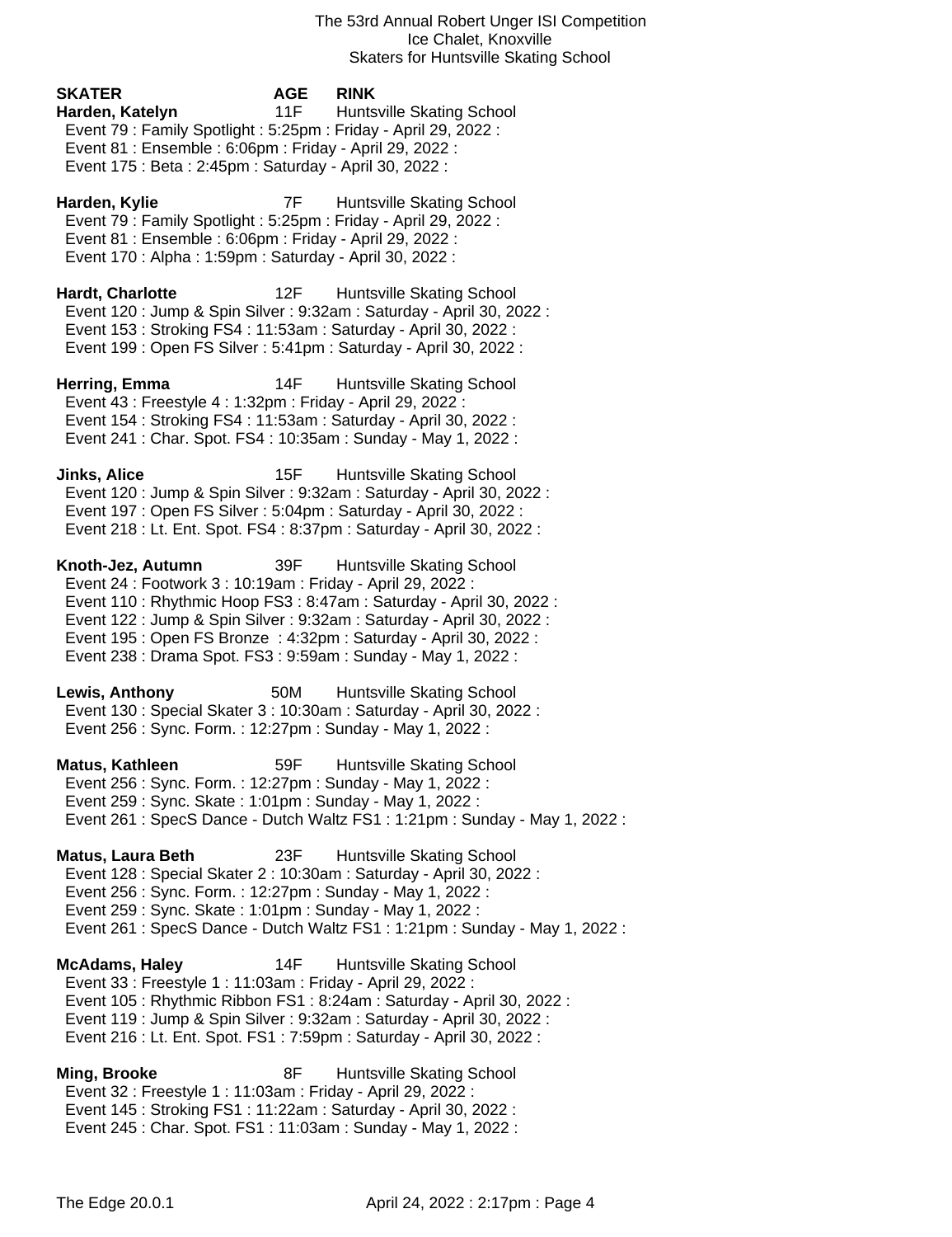The 53rd Annual Robert Unger ISI Competition Ice Chalet, Knoxville Skaters for Huntsville Skating School

**SKATER AGE RINK Mitchell, Isabella** 11F Huntsville Skating School Event 25 : Footwork 4 : 10:19am : Friday - April 29, 2022 : Event 100 : Rhythmic Ribbon FS4 : 8:00am : Saturday - April 30, 2022 : Event 111 : Rhythmic Hoop FS4 : 8:47am : Saturday - April 30, 2022 : Event 119 : Jump & Spin Silver : 9:32am : Saturday - April 30, 2022 : Event 199 : Open FS Silver : 5:41pm : Saturday - April 30, 2022 : Event 240 : Char. Spot. FS4 : 10:35am : Sunday - May 1, 2022 : **Molloy, Grace** 17F Huntsville Skating School Event 71A : Solo Comp. FS2 : 4:41pm : Friday - April 29, 2022 : Event 149 : Stroking FS2 : 11:37am : Saturday - April 30, 2022 : Event 194 : Open FS Bronze : 4:32pm : Saturday - April 30, 2022 : **Moore, Dan** 31M Huntsville Skating School Event 16 : Dance Solo 2: Dutch Waltz : 9:06am : Friday - April 29, 2022 : Event 79 : Family Spotlight : 5:25pm : Friday - April 29, 2022 : Event 118 : Jump & Spin Bronze : 9:15am : Saturday - April 30, 2022 : Event 140 : Stroking Beta : 11:05am : Saturday - April 30, 2022 : Event 248 : Char. Spot. Beta : 11:31am : Sunday - May 1, 2022 : **Nix, Caitlyn** 11F Huntsville Skating School Event 37 : Freestyle 2 : 11:23am : Friday - April 29, 2022 : Event 81 : Ensemble : 6:06pm : Friday - April 29, 2022 : Event 148 : Stroking FS2 : 11:22am : Saturday - April 30, 2022 : Event 244 : Char. Spot. FS2 : 11:03am : Sunday - May 1, 2022 : **Novak, Mark** 9M Huntsville Skating School Event 42 : Freestyle 4 : 1:32pm : Friday - April 29, 2022 : Event 88 : Interpretive Spotlight FS4 : 7:04pm : Friday - April 29, 2022 : Event 150 : Stroking FS4 : 11:37am : Saturday - April 30, 2022 : Event 240 : Char. Spot. FS4 : 10:35am : Sunday - May 1, 2022 : **O'Beirne, Mollie** 14F Huntsville Skating School Event 65B : Solo Comp. Beta : 4:20pm : Friday - April 29, 2022 : Event 141 : Stroking Beta : 11:05am : Saturday - April 30, 2022 : Event 175 : Beta : 2:45pm : Saturday - April 30, 2022 : **Paradise, Jean** 55F Huntsville Skating School Event 13 : Dance Solo 5: Hickory Hoedown : 8:42am : Friday - April 29, 2022 : Event 92 : Interpretive Spotlight FS6 : 7:33pm : Friday - April 29, 2022 : Event 157 : Stroking FS6 : 12:02pm : Saturday - April 30, 2022 : Event 189 : Open FS Gold : 4:07pm : Saturday - April 30, 2022 : Event 259 : Sync. Skate : 1:01pm : Sunday - May 1, 2022 : **Paradise, Nadia** 23F Huntsville Skating School Event 89 : Interpretive Spotlight FS4 : 7:04pm : Friday - April 29, 2022 : Event 155 : Stroking FS4 : 11:53am : Saturday - April 30, 2022 : Event 201 : Open FS Silver : 5:41pm : Saturday - April 30, 2022 : Event 232 : Char. Spot. FS4 : 9:39am : Sunday - May 1, 2022 :

- Event 259 : Sync. Skate : 1:01pm : Sunday May 1, 2022 :
- **Rice, Kelly** 33F Huntsville Skating School Event 131 : Special Skater 4 : 10:30am : Saturday - April 30, 2022 : Event 256 : Sync. Form. : 12:27pm : Sunday - May 1, 2022 :
- **Snoddy, Carolyn** 28F Huntsville Skating School Event 129 : Special Skater 3 : 10:30am : Saturday - April 30, 2022 : Event 256 : Sync. Form. : 12:27pm : Sunday - May 1, 2022 :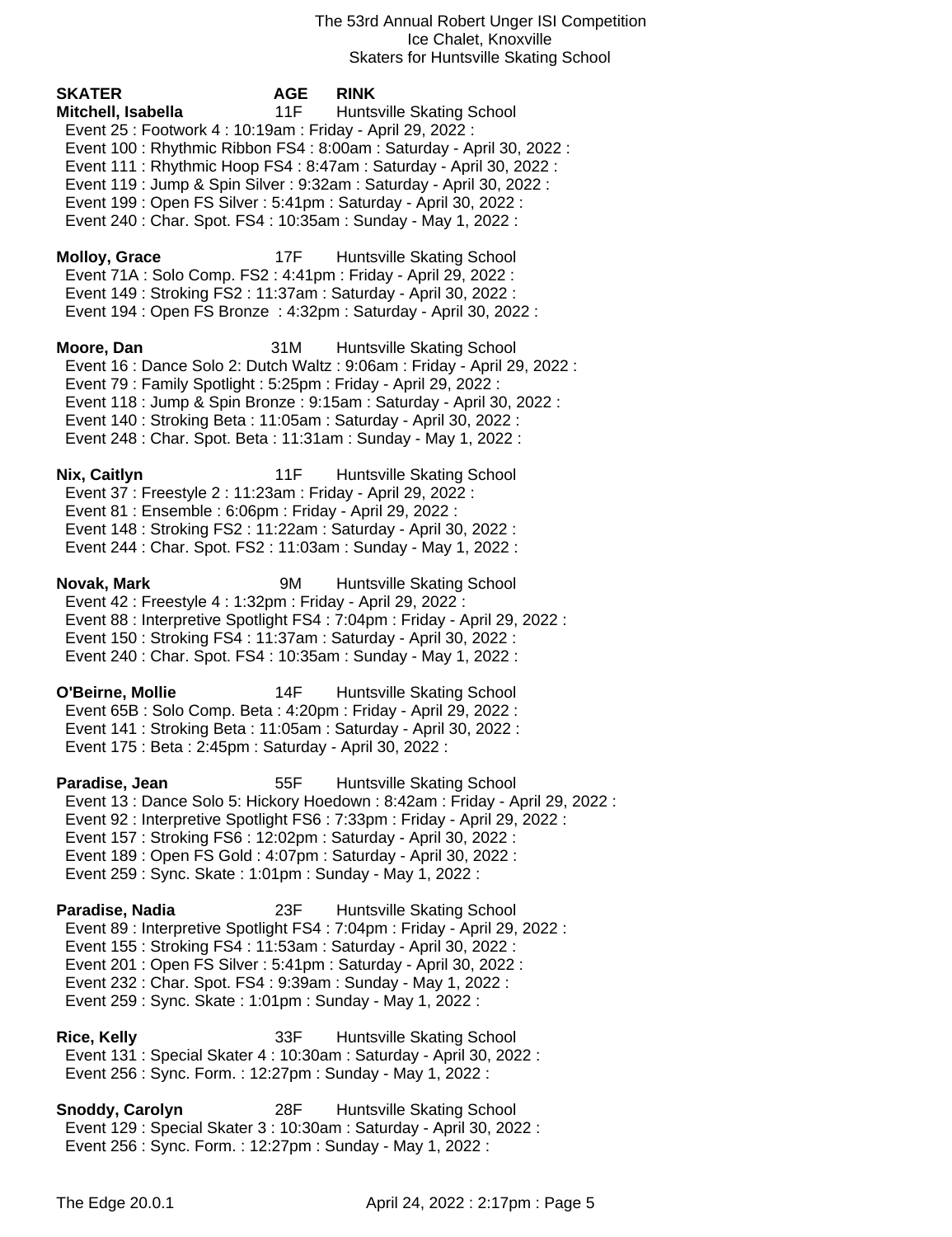The 53rd Annual Robert Unger ISI Competition Ice Chalet, Knoxville Skaters for Huntsville Skating School

**SKATER AGE RINK Stewart, Megan** 10F Huntsville Skating School Event 38 : Freestyle 3 : 11:46am : Friday - April 29, 2022 : Event 86 : Interpretive Spotlight FS3 : 6:45pm : Friday - April 29, 2022 : Event 150 : Stroking FS3 : 11:37am : Saturday - April 30, 2022 : Event 217 : Lt. Ent. Spot. FS3 : 7:59pm : Saturday - April 30, 2022 : Event 242 : Char. Spot. FS3 : 11:03am : Sunday - May 1, 2022 : **Sylvester, Helen** 44F Huntsville Skating School Event 16 : Dance Solo 2: Dutch Waltz : 9:06am : Friday - April 29, 2022 : Event 71B : Solo Comp. FS2 : 4:41pm : Friday - April 29, 2022 : Event 106 : Rhythmic Ribbon FS2 : 8:24am : Saturday - April 30, 2022 : Event 118 : Jump & Spin Bronze : 9:15am : Saturday - April 30, 2022 : Event 149 : Stroking FS2 : 11:37am : Saturday - April 30, 2022 : Event 195 : Open FS Bronze : 4:32pm : Saturday - April 30, 2022 :

**Vincent, Sarah** 19F Huntsville Skating School Event 93 : Interpretive Spotlight Platinum : 7:33pm : Friday - April 29, 2022 : Event 124 : Jump & Spin Platinum : 10:15am : Saturday - April 30, 2022 :

**Walter, Ericka** 17F Huntsville Skating School Event 61 : Artistic Platinum : 3:42pm : Friday - April 29, 2022 : Event 124 : Jump & Spin Platinum : 10:15am : Saturday - April 30, 2022 : Event 186 : Open FS Platinum : 3:39pm : Saturday - April 30, 2022 : Event 190 : Open FS Platinum Short : 4:07pm : Saturday - April 30, 2022 : Event 256 : Sync. Form. : 12:27pm : Sunday - May 1, 2022 :

**Williams, Emma** 14F Huntsville Skating School Event 206 : Drama Spot. FS4 : 6:53pm : Saturday - April 30, 2022 :

**Windham, Stephen** 13F Huntsville Skating School NOT IN COMPETITION SCHEDULE

**Zieman, Emily** 41F Huntsville Skating School Event 256 : Sync. Form. : 12:27pm : Sunday - May 1, 2022 :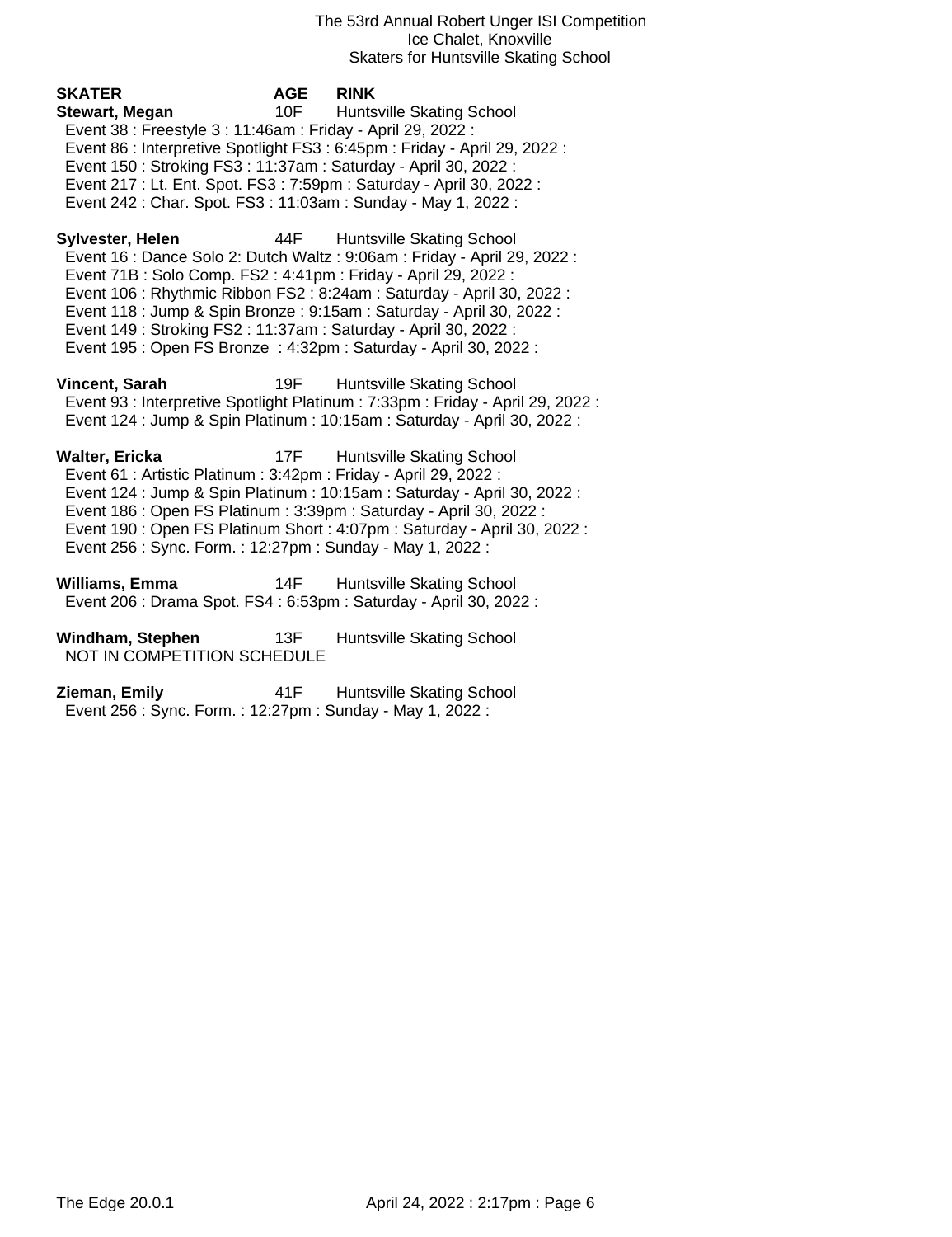**SKATER AGE RINK Allen, Ryan** 7F Ice Chalet Event 62A : Solo Comp. Pre Alpha : 4:20pm : Friday - April 29, 2022 : Event 132 : Stroking Pre Alpha : 10:47am : Saturday - April 30, 2022 : Event 168 : Pre Alpha : 1:59pm : Saturday - April 30, 2022 : Event 220 : Theater Production : 8:54pm : Saturday - April 30, 2022 : **Apostoaei, Alisa** 16F Ice Chalet Event 19 : Dance Solo 5: Willow Waltz : 9:21am : Friday - April 29, 2022 : Event 96 : Ex. Team Interpretive : 8:15pm : Friday - April 29, 2022 : Event 121 : Jump & Spin Silver : 9:32am : Saturday - April 30, 2022 : Event 218 : Lt. Ent. Spot. FS4 : 8:37pm : Saturday - April 30, 2022 : Event 260 : Sync. Skate : 1:11pm : Sunday - May 1, 2022 : **Bates, Amanda** 36F Ice Chalet Event 78 : Solo Comp. FS8 : 5:14pm : Friday - April 29, 2022 : Event 80 : Theme Spot. FS8 : 5:55pm : Friday - April 29, 2022 : Event 93 : Interpretive Spotlight FS8 : 7:33pm : Friday - April 29, 2022 : Event 125 : Jump & Spin Platinum : 10:15am : Saturday - April 30, 2022 : Event 158 : Stroking FS8 : 12:02pm : Saturday - April 30, 2022 : Event 224 : Jump & Spin Team - High : 8:56am : Sunday - May 1, 2022 : **Bauguess, Samantha** 10F Ice Chalet Event 1 : Dance Solo 4: Fiesta Tango : 8:00am : Friday - April 29, 2022 : Event 3 : Dance Solo 4: Cha Cha : 8:00am : Friday - April 29, 2022 : Event 25 : Footwork 4 : 10:19am : Friday - April 29, 2022 : Event 54 : Artistic FS4 : 2:51pm : Friday - April 29, 2022 : Event 73B : Solo Comp. FS4 : 4:50pm : Friday - April 29, 2022 : Event 88 : Interpretive Spotlight FS4 : 7:04pm : Friday - April 29, 2022 : Event 99 : Ex. Team Interpretive : 8:26pm : Friday - April 29, 2022 : Event 119 : Jump & Spin Silver : 9:32am : Saturday - April 30, 2022 : Event 150 : Stroking FS4 : 11:37am : Saturday - April 30, 2022 : Event 196 : Freestyle 4 : 5:04pm : Saturday - April 30, 2022 : Event 220 : Theater Production : 8:54pm : Saturday - April 30, 2022 : Event 240 : Char. Spot. FS4 : 10:35am : Sunday - May 1, 2022 : Event 260 : Sync. Skate : 1:11pm : Sunday - May 1, 2022 : **Bauguess, Whitley** 8F Ice Chalet Event 67B : Solo Comp. Delta : 4:32pm : Friday - April 29, 2022 : Event 114 : Jump & Spin Low : 9:02am : Saturday - April 30, 2022 : Event 143 : Stroking Delta : 11:05am : Saturday - April 30, 2022 : Event 179 : Delta : 3:02pm : Saturday - April 30, 2022 : Event 225 : Couples Spot. Char. Low : 9:10am : Sunday - May 1, 2022 : Event 257 : Sync. Advance Form. : 12:38pm : Sunday - May 1, 2022 : **Bauguess, William** 8M Ice Chalet Event 63A : Solo Comp. Alpha : 4:20pm : Friday - April 29, 2022 : Event 114 : Jump & Spin Low : 9:02am : Saturday - April 30, 2022 : Event 134 : Stroking Alpha : 10:47am : Saturday - April 30, 2022 : Event 171 : Alpha : 2:24pm : Saturday - April 30, 2022 : Event 220 : Theater Production : 8:54pm : Saturday - April 30, 2022 : Event 246 : Char. Spot. Alpha : 11:31am : Sunday - May 1, 2022 : **Beeler, Isaiah** 15M Ice Chalet Event 9 : Dance Mixed 2: Dutch Waltz : 8:25am : Friday - April 29, 2022 : Event 11 : Dance Solo 3: Canasta Tango : 8:42am : Friday - April 29, 2022 : Event 82 : Ensemble : 6:19pm : Friday - April 29, 2022 :

 Event 220 : Theater Production : 8:54pm : Saturday - April 30, 2022 : Event 262 : Small Production Team : 1:28pm : Sunday - May 1, 2022 :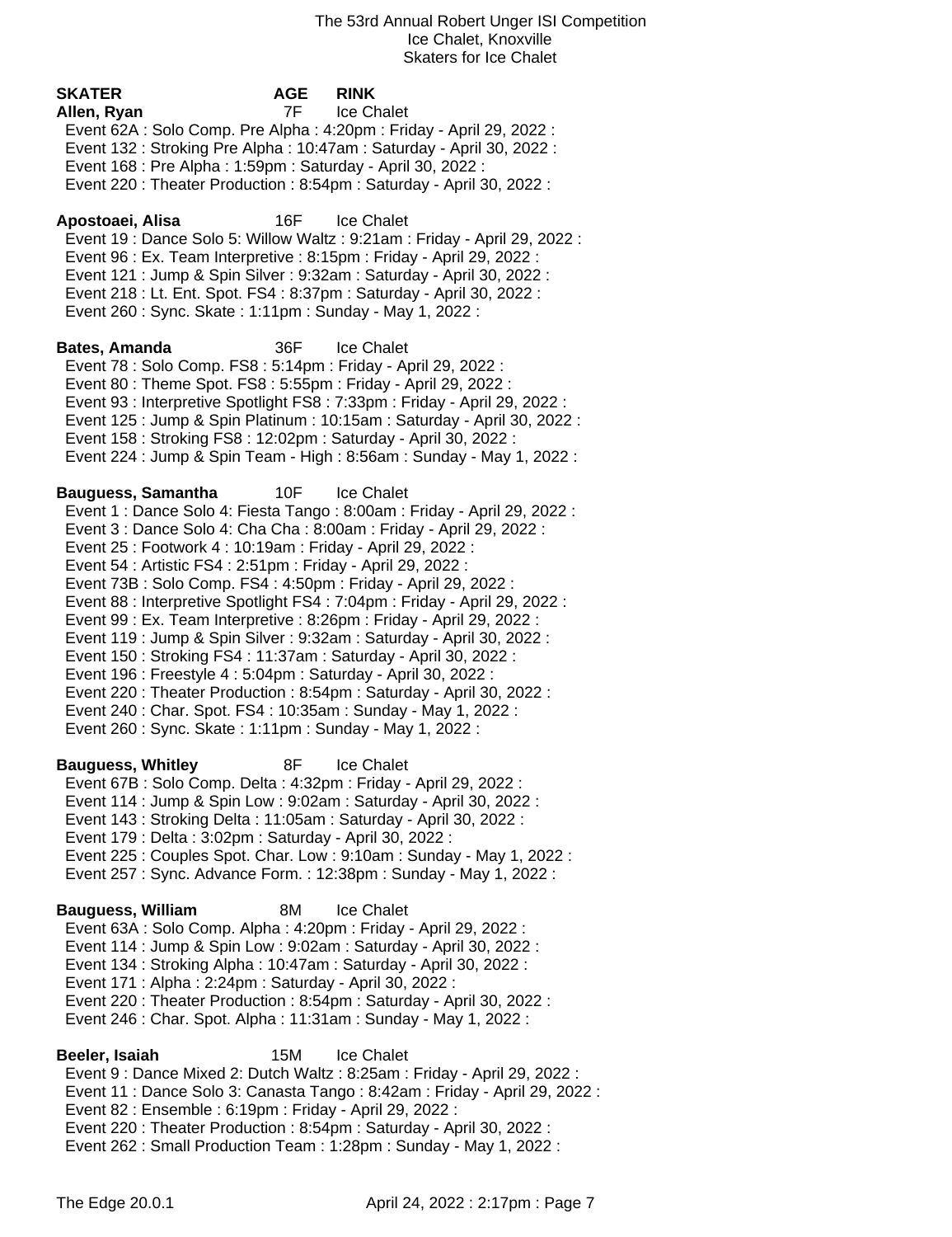| <b>SKATER</b><br>Beeler, Terri<br>Event 34 : Freestyle 1 : 11:03am : Friday - April 29, 2022 :                                                                                                                                                                                 | <b>AGE</b><br>53F | <b>RINK</b><br>Ice Chalet<br>Event 4: Dance Mixed 3: Rhythm Blues: 8:25am: Friday - April 29, 2022:<br>Event 12 : Dance Mixed 3: Canasta Tango : 8:42am : Friday - April 29, 2022 :<br>Event 220 : Theater Production : 8:54pm : Saturday - April 30, 2022 :<br>Event 262 : Small Production Team : 1:28pm : Sunday - May 1, 2022 : |
|--------------------------------------------------------------------------------------------------------------------------------------------------------------------------------------------------------------------------------------------------------------------------------|-------------------|-------------------------------------------------------------------------------------------------------------------------------------------------------------------------------------------------------------------------------------------------------------------------------------------------------------------------------------|
| Benson, Hannah<br>Event 255 : Sync. Skate : 12:17pm : Sunday - May 1, 2022 :                                                                                                                                                                                                   | 16F               | Ice Chalet                                                                                                                                                                                                                                                                                                                          |
| Benton, Amy                                                                                                                                                                                                                                                                    | 49F               | <b>Ice Chalet</b><br>Event 220 : Theater Production : 8:54pm : Saturday - April 30, 2022 :<br>Event 262: Small Production Team: 1:28pm: Sunday - May 1, 2022:                                                                                                                                                                       |
| <b>Blair, Faith</b><br>Event 167 : Pre Alpha : 1:59pm : Saturday - April 30, 2022 :                                                                                                                                                                                            | 6F                | Ice Chalet<br>Event 132: Stroking Pre Alpha: 10:47am: Saturday - April 30, 2022:                                                                                                                                                                                                                                                    |
| <b>Blair, Ron</b><br>Event 166 : Tot 3 : 1:59pm : Saturday - April 30, 2022 :                                                                                                                                                                                                  | 4M                | Ice Chalet                                                                                                                                                                                                                                                                                                                          |
| <b>Buchko, Jessi</b><br>Event 205 : Footwork 9 : 6:28pm : Saturday - April 30, 2022 :                                                                                                                                                                                          | 25F               | Ice Chalet<br>Event 93 : Interpretive Spotlight FS9 : 7:33pm : Friday - April 29, 2022 :<br>Event 125 : Jump & Spin Platinum : 10:15am : Saturday - April 30, 2022 :<br>Event 224 : Jump & Spin Team - High : 8:56am : Sunday - May 1, 2022 :                                                                                       |
| <b>Burleson, Amber</b><br>Event 81 : Ensemble : 6:06pm : Friday - April 29, 2022 :                                                                                                                                                                                             | 43F               | <b>Ice Chalet</b>                                                                                                                                                                                                                                                                                                                   |
| <b>Burleson, Ava</b><br>Event 40 : Freestyle 4 : 1:08pm : Friday - April 29, 2022 :<br>Event 81 : Ensemble : 6:06pm : Friday - April 29, 2022 :<br>Event 241 : Char. Spot. FS4 : 10:35am : Sunday - May 1, 2022 :<br>Event 260 : Sync. Skate : 1:11pm : Sunday - May 1, 2022 : | 13F               | Ice Chalet<br>Event 99 : Ex. Team Interpretive : 8:26pm : Friday - April 29, 2022 :<br>Event 120 : Jump & Spin Silver : 9:32am : Saturday - April 30, 2022 :<br>Event 220 : Theater Production : 8:54pm : Saturday - April 30, 2022 :                                                                                               |
| <b>Butler, Alison</b>                                                                                                                                                                                                                                                          | 11F               | Ice Chalet<br>Event 220 : Theater Production : 8:54pm : Saturday - April 30, 2022 :<br>Event 257 : Sync. Advance Form. : 12:38pm : Sunday - May 1, 2022 :                                                                                                                                                                           |
| <b>Caffrey, Sophie</b><br>Event 68B: Solo Comp. Delta: 4:32pm: Friday - April 29, 2022:<br>Event 144 : Stroking Delta : 11:05am : Saturday - April 30, 2022 :<br>Event 251 : Theme Spot. Delta : 11:31am : Sunday - May 1, 2022 :                                              | 12F               | Ice Chalet                                                                                                                                                                                                                                                                                                                          |
| Chan, Sydney<br>Event 43 : Freestyle 4 : 1:32pm : Friday - April 29, 2022 :<br>Event 154 : Stroking FS4 : 11:53am : Saturday - April 30, 2022 :<br>Event 197 : Open FS Silver : 5:04pm : Saturday - April 30, 2022 :                                                           | 15F               | Ice Chalet                                                                                                                                                                                                                                                                                                                          |
| Chohan, Maya<br>Event 98 : Ex. Team Interpretive : 8:26pm : Friday - April 29, 2022 :                                                                                                                                                                                          | 6F                | <b>Ice Chalet</b><br>Event 132: Stroking Pre Alpha: 10:47am: Saturday - April 30, 2022:<br>Event 234 : Lt. Ent. Spot. Pre Alpha : 9:59am : Sunday - May 1, 2022 :                                                                                                                                                                   |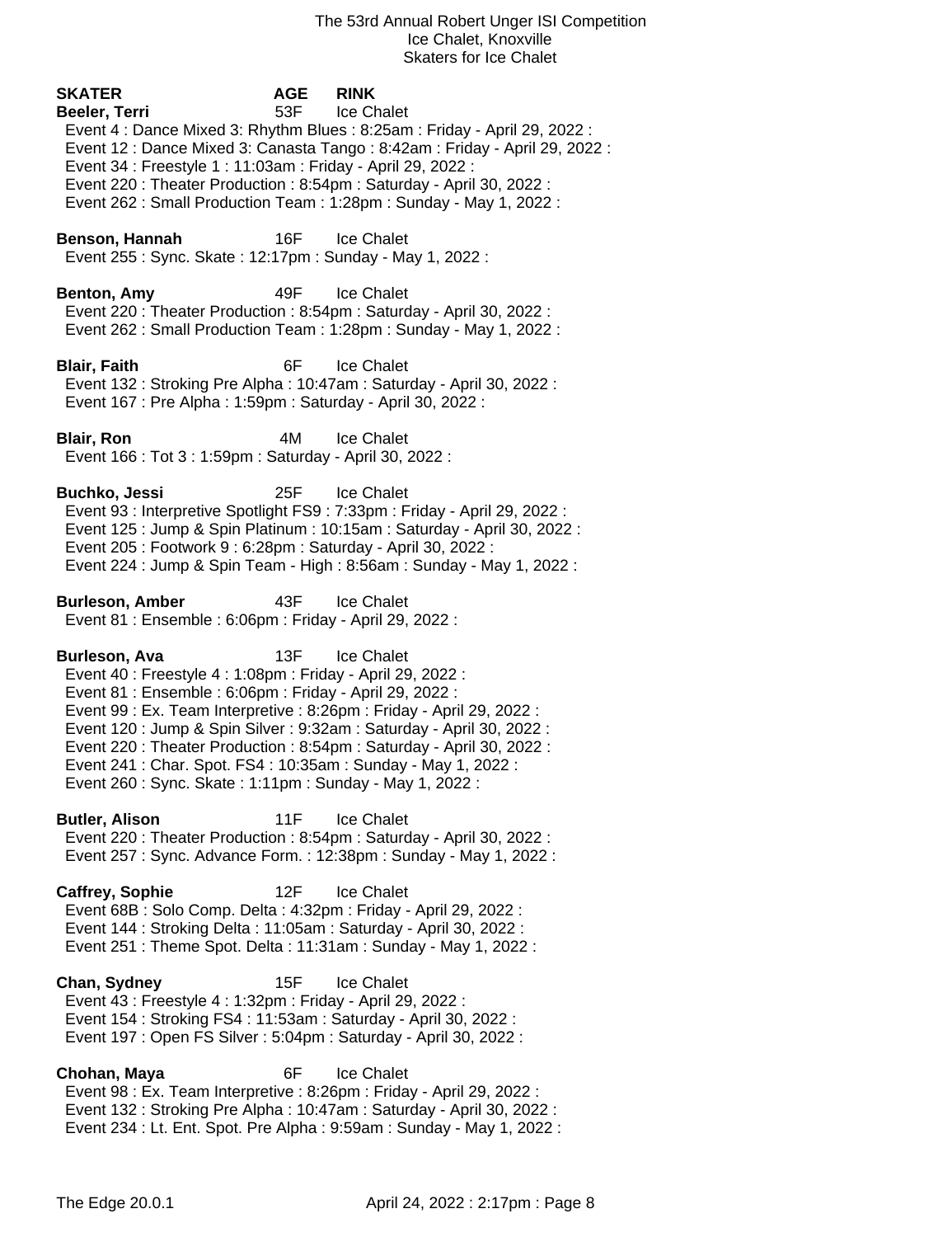| <b>SKATER</b><br>Chohan, Shan<br>Event 69A : Solo Comp. FS1 : 4:41pm : Friday - April 29, 2022 :<br>Event 245 : Char. Spot. FS1 : 11:03am : Sunday - May 1, 2022 :                                                                                                                                                                            | AGE<br>12M | <b>RINK</b><br>Ice Chalet<br>Event 99 : Ex. Team Interpretive : 8:26pm : Friday - April 29, 2022 :<br>Event 257 : Sync. Advance Form. : 12:38pm : Sunday - May 1, 2022 :                                                                        |
|-----------------------------------------------------------------------------------------------------------------------------------------------------------------------------------------------------------------------------------------------------------------------------------------------------------------------------------------------|------------|-------------------------------------------------------------------------------------------------------------------------------------------------------------------------------------------------------------------------------------------------|
| Christian, Savannah<br>Event 168 : Pre Alpha : 1:59pm : Saturday - April 30, 2022 :                                                                                                                                                                                                                                                           | 7F         | Ice Chalet<br>Event 133: Stroking Pre Alpha: 10:47am: Saturday - April 30, 2022:                                                                                                                                                                |
| <b>Clarke, Channing</b><br>Event 30 : Footwork 6 : 10:47am : Friday - April 29, 2022 :<br>Event 82 : Ensemble : 6:19pm : Friday - April 29, 2022 :                                                                                                                                                                                            | 16M        | Ice Chalet<br>Event 94 : Interpretive Spotlight FS6 : 7:33pm : Friday - April 29, 2022 :                                                                                                                                                        |
| Cornwell, Sara                                                                                                                                                                                                                                                                                                                                | 62F        | <b>Ice Chalet</b><br>Event 262 : Small Production Team : 1:28pm : Sunday - May 1, 2022 :                                                                                                                                                        |
| Dalili, Leah<br>Event 40 : Freestyle 4 : 1:08pm : Friday - April 29, 2022 :<br>Event 74A : Solo Comp. FS4 : 5:03pm : Friday - April 29, 2022 :<br>Event 153: Stroking FS4: 11:53am: Saturday - April 30, 2022:<br>Event 260 : Sync. Skate : 1:11pm : Sunday - May 1, 2022 :                                                                   | 13F        | Ice Chalet<br>Event 96 : Ex. Team Interpretive : 8:15pm : Friday - April 29, 2022 :<br>Event 121 : Jump & Spin Silver : 9:32am : Saturday - April 30, 2022 :                                                                                    |
| Darby, Madeleine<br>Event 54 : Artistic FS4 : 2:51pm : Friday - April 29, 2022 :<br>Event 73B: Solo Comp. FS4: 4:50pm: Friday - April 29, 2022:<br>Event 196 : Freestyle 4 : 5:04pm : Saturday - April 30, 2022 :<br>Event 260 : Sync. Skate : 1:11pm : Sunday - May 1, 2022 :                                                                | 11F        | <b>Ice Chalet</b><br>Event 1 : Dance Solo 4: Fiesta Tango : 8:00am : Friday - April 29, 2022 :<br>Event 3 : Dance Solo 4: Cha Cha : 8:00am : Friday - April 29, 2022 :<br>Event 99 : Ex. Team Interpretive : 8:26pm : Friday - April 29, 2022 : |
| Davis, Amy<br>Event 64A : Solo Comp. Alpha : 4:20pm : Friday - April 29, 2022 :<br>Event 138 : Stroking Alpha : 11:05am : Saturday - April 30, 2022 :<br>Event 173 : Alpha : 2:24pm : Saturday - April 30, 2022 :                                                                                                                             | 16F        | <b>Ice Chalet</b>                                                                                                                                                                                                                               |
| Davis, Shannon<br>Event 31: Footwork 6: 10:47am: Friday - April 29, 2022:<br>Event 46 : Freestyle 6 : 2:10pm : Friday - April 29, 2022 :<br>Event 60 : Artistic FS6 : 3:42pm : Friday - April 29, 2022 :<br>Event 76 : Solo Comp. FS6 : 5:14pm : Friday - April 29, 2022 :<br>Event 188 : Open FS Gold : 4:07pm : Saturday - April 30, 2022 : | 20F        | <b>Ice Chalet</b><br>Event 123 : Jump & Spin Gold : 10:15am : Saturday - April 30, 2022 :<br>Event 208 : Drama Spot. FS6 : 6:53pm : Saturday - April 30, 2022 :<br>Event 215 : Couples Spot. Drama Gold : 7:42pm : Saturday - April 30, 2022 :  |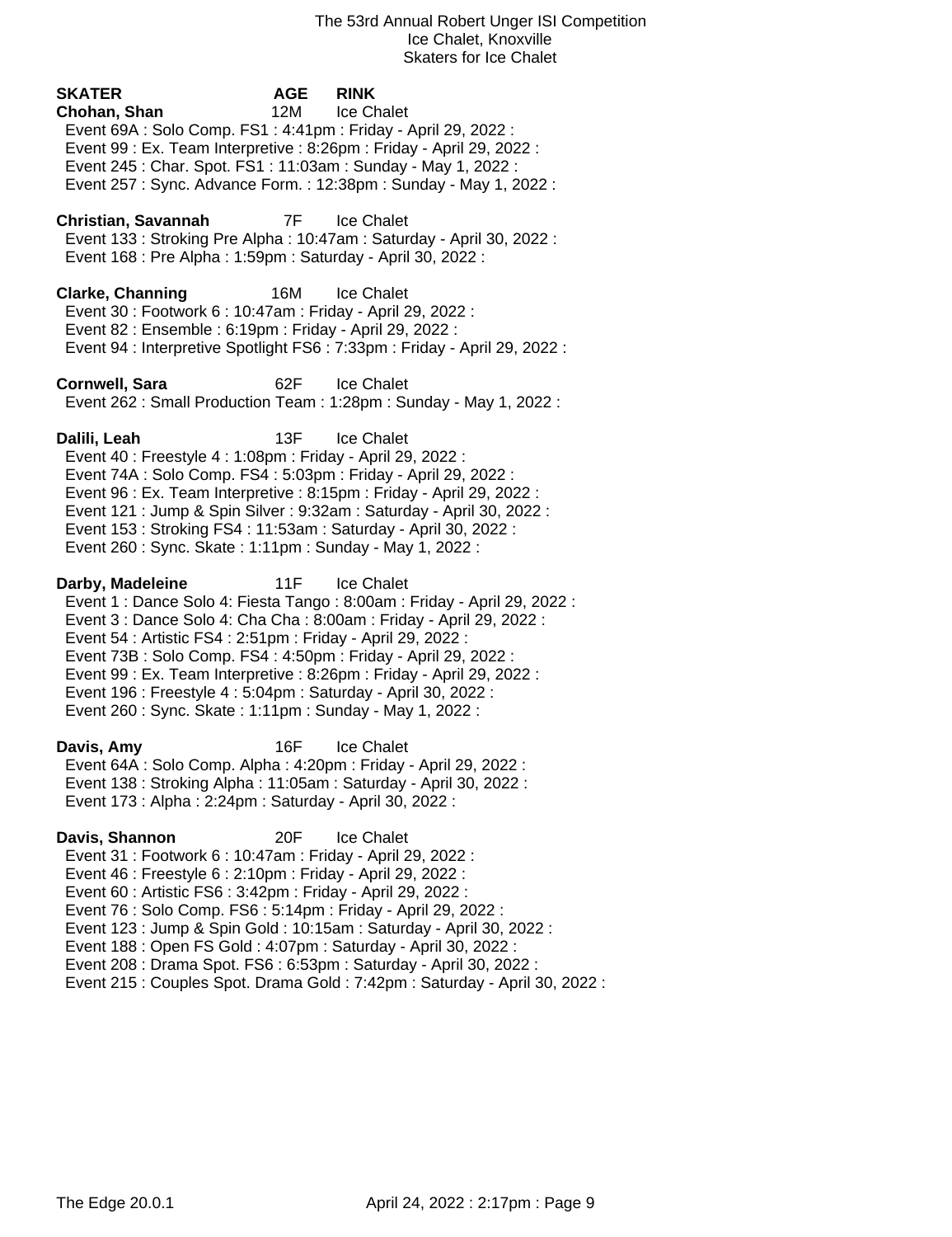**SKATER AGE RINK Dudley, Bonnie** 18F Ice Chalet Event 17 : Dance Mixed 10: Westminster Waltz : 9:21am : Friday - April 29, 2022 : Event 60 : Artistic Gold : 3:42pm : Friday - April 29, 2022 : Event 84 : Drama Spot. Gold : 6:32pm : Friday - April 29, 2022 : Event 96 : Ex. Team Interpretive : 8:15pm : Friday - April 29, 2022 : Event 123 : Jump & Spin Gold : 10:15am : Saturday - April 30, 2022 : Event 205 : Footwork Platinum : 6:28pm : Saturday - April 30, 2022 : Event 224 : Jump & Spin Team - High : 8:56am : Sunday - May 1, 2022 : Event 229 : Couples Spot. Char. Gold : 9:26am : Sunday - May 1, 2022 : Event 255 : Sync. Skate : 12:17pm : Sunday - May 1, 2022 : **Dye, April** 37F Ice Chalet Event 262 : Small Production Team : 1:28pm : Sunday - May 1, 2022 : **Early, Kate** 16F Ice Chalet Event 96 : Ex. Team Interpretive : 8:15pm : Friday - April 29, 2022 : Event 218 : Lt. Ent. Spot. FS4 : 8:37pm : Saturday - April 30, 2022 : Event 255 : Sync. Skate : 12:17pm : Sunday - May 1, 2022 : **Eaton, Parker** 11F Ice Chalet Event 257 : Sync. Advance Form. : 12:38pm : Sunday - May 1, 2022 : **Emmert, Pepper** 10F Ice Chalet Event 99 : Ex. Team Interpretive : 8:26pm : Friday - April 29, 2022 : Event 220 : Theater Production : 8:54pm : Saturday - April 30, 2022 : Event 257 : Sync. Advance Form. : 12:38pm : Sunday - May 1, 2022 : **Emmert, Riley** 6F Ice Chalet Event 233 : Lt. Ent. Spot. Tot 3 : 9:59am : Sunday - May 1, 2022 : **Farone, Carly 16F** Ice Chalet Event 33 : Freestyle 1 : 11:03am : Friday - April 29, 2022 : Event 69B : Solo Comp. FS1 : 4:41pm : Friday - April 29, 2022 : Event 97 : Ex. Team Interpretive : 8:15pm : Friday - April 29, 2022 : Event 117 : Jump & Spin Bronze : 9:15am : Saturday - April 30, 2022 : Event 147 : Stroking FS1 : 11:22am : Saturday - April 30, 2022 : Event 223 : Jump & Spin Team - Medium : 8:56am : Sunday - May 1, 2022 : **Foster, Ellie** 16F Ice Chalet Event 223 : Jump & Spin Team - Medium : 8:56am : Sunday - May 1, 2022 : **Giovengo, Andrew** 26M Ice Chalet Event 4 : Dance Mixed 3: Rhythm Blues : 8:25am : Friday - April 29, 2022 : Event 12 : Dance Mixed 3: Canasta Tango : 8:42am : Friday - April 29, 2022 : Event 28 : Footwork 4 : 10:35am : Friday - April 29, 2022 : Event 56 : Artistic FS4 : 3:21pm : Friday - April 29, 2022 : Event 75A : Solo Comp. FS4 : 5:03pm : Friday - April 29, 2022 : Event 82 : Ensemble : 6:19pm : Friday - April 29, 2022 : Event 97 : Ex. Team Interpretive : 8:15pm : Friday - April 29, 2022 : Event 121 : Jump & Spin Silver : 9:32am : Saturday - April 30, 2022 : Event 183 : Ex. Pairs 1 : 3:23pm : Saturday - April 30, 2022 : Event 203 : Open FS Silver : 6:28pm : Saturday - April 30, 2022 :

Event 213 : Couples Spot. Lt. Ent. Silver : 7:30pm : Saturday - April 30, 2022 :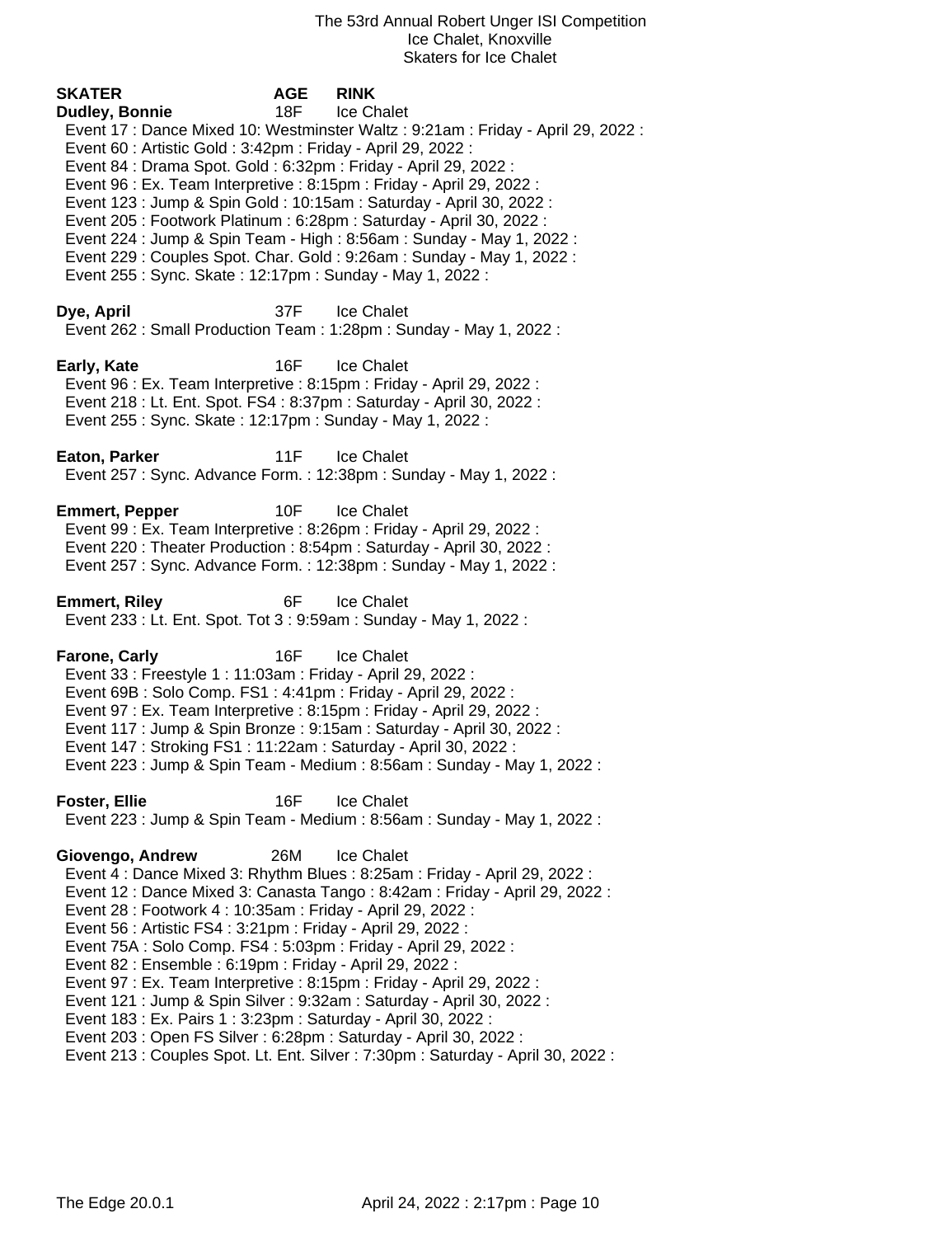| <b>SKATER</b><br>Graham, Grace<br>Event 58 : Artistic FS5 : 3:21pm : Friday - April 29, 2022 :<br>Event 183 : Ex. Pairs 1 : 3:23pm : Saturday - April 30, 2022 :<br>Event 197 : Open FS Silver : 5:04pm : Saturday - April 30, 2022 :<br>Event 255: Sync. Skate: 12:17pm: Sunday - May 1, 2022: | <b>AGE</b><br>15F | <b>RINK</b><br>Ice Chalet<br>Event 121 : Jump & Spin Silver : 9:32am : Saturday - April 30, 2022 :                                                                                                                                                                                                                                                                                                    |
|-------------------------------------------------------------------------------------------------------------------------------------------------------------------------------------------------------------------------------------------------------------------------------------------------|-------------------|-------------------------------------------------------------------------------------------------------------------------------------------------------------------------------------------------------------------------------------------------------------------------------------------------------------------------------------------------------------------------------------------------------|
| Hamby, Josie<br>Event 55: Artistic FS4: 2:51pm: Friday - April 29, 2022:<br>Event 255: Sync. Skate: 12:17pm: Sunday - May 1, 2022:                                                                                                                                                              | 18F               | <b>Ice Chalet</b>                                                                                                                                                                                                                                                                                                                                                                                     |
| <b>Hawkey, Corinne</b><br>Event 39 : Freestyle 3 : 11:46am : Friday - April 29, 2022 :<br>Event 72B: Solo Comp. FS3: 4:50pm: Friday - April 29, 2022:<br>Event 152: Stroking FS3: 11:37am: Saturday - April 30, 2022:                                                                           | 15F               | Ice Chalet                                                                                                                                                                                                                                                                                                                                                                                            |
| Hawkey, Evelyn<br>Event 43 : Freestyle 4 : 1:32pm : Friday - April 29, 2022 :<br>Event 74B: Solo Comp. FS4: 5:03pm: Friday - April 29, 2022:<br>Event 260 : Sync. Skate : 1:11pm : Sunday - May 1, 2022 :                                                                                       | 16F               | Ice Chalet<br>Event 90 : Interpretive Spotlight FS4 : 7:04pm : Friday - April 29, 2022 :<br>Event 220 : Theater Production : 8:54pm : Saturday - April 30, 2022 :                                                                                                                                                                                                                                     |
| <b>Heatherly, Evelyn</b><br>Event 62B: Solo Comp. Alpha: 4:20pm: Friday - April 29, 2022:<br>Event 133: Stroking Alpha: 10:47am: Saturday - April 30, 2022:<br>Event 170 : Alpha : 1:59pm : Saturday - April 30, 2022 :                                                                         | 6F                | Ice Chalet<br>Event 113 : Jump & Spin Low : 9:02am : Saturday - April 30, 2022 :<br>Event 220 : Theater Production : 8:54pm : Saturday - April 30, 2022 :                                                                                                                                                                                                                                             |
| lmai, Sora<br>Event 30: Footwork 6: 10:47am: Friday - April 29, 2022:<br>Event 59 : Artistic FS6 : 3:21pm : Friday - April 29, 2022 :                                                                                                                                                           | 14F               | Ice Chalet<br>Event 103: Rhythmic Ribbon FS6: 8:00am: Saturday - April 30, 2022:<br>Event 208 : Drama Spot. FS6 : 6:53pm : Saturday - April 30, 2022 :                                                                                                                                                                                                                                                |
| Jacklet, Jeshua<br>Event 41 : Open Pairs Gold : 1:08pm : Friday - April 29, 2022 :<br>Event 79: Family Spotlight: 5:25pm: Friday - April 29, 2022:<br>Event 160 : Artistic FS7 : 12:08pm : Saturday - April 30, 2022 :<br>Event 255: Sync. Skate: 12:17pm: Sunday - May 1, 2022:                | 20M               | <b>Ice Chalet</b><br>Event 92 : Interpretive Spotlight FS7 : 7:33pm : Friday - April 29, 2022 :<br>Event 104: Rhythmic Ribbon FS7: 8:00am: Saturday - April 30, 2022:<br>Event 123 : Jump & Spin Gold : 10:15am : Saturday - April 30, 2022 :<br>Event 215 : Couples Spot. Drama Gold : 7:42pm : Saturday - April 30, 2022 :<br>Event 220 : Theater Production : 8:54pm : Saturday - April 30, 2022 : |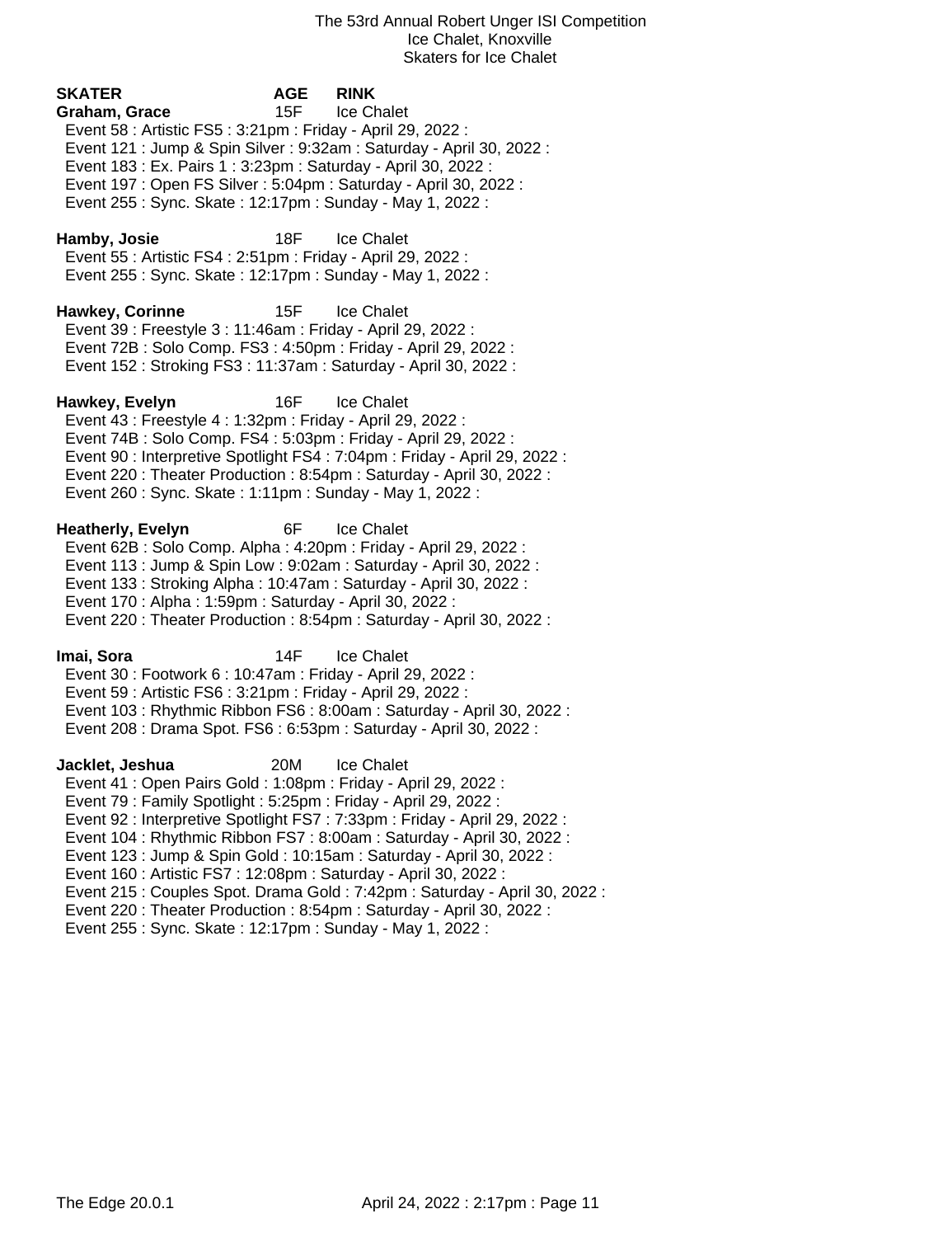| <b>SKATER</b>                                                                                                                                                                                                                                                                                                                                    | <b>AGE</b> | <b>RINK</b>                                                                                                                                                                                                                                                                                                                                                                                                                                                                                                                                                                                                                          |
|--------------------------------------------------------------------------------------------------------------------------------------------------------------------------------------------------------------------------------------------------------------------------------------------------------------------------------------------------|------------|--------------------------------------------------------------------------------------------------------------------------------------------------------------------------------------------------------------------------------------------------------------------------------------------------------------------------------------------------------------------------------------------------------------------------------------------------------------------------------------------------------------------------------------------------------------------------------------------------------------------------------------|
| Jacklet, Lillyanna<br>Event 51 : Artistic FS3 : 2:26pm : Friday - April 29, 2022 :<br>Event 79 : Family Spotlight : 5:25pm : Friday - April 29, 2022 :<br>Event 83 : Drama Spot. FS3 : 6:32pm : Friday - April 29, 2022 :<br>Event 260 : Sync. Skate : 1:11pm : Sunday - May 1, 2022 :                                                           | 14F        | Ice Chalet<br>Event 14 : Dance Solo 5: Hickory Hoedown : 8:42am : Friday - April 29, 2022 :<br>Event 19: Dance Solo 5: Willow Waltz: 9:21am: Friday - April 29, 2022:<br>Event 91 : Interpretive Spotlight FS3 : 7:23pm : Friday - April 29, 2022 :<br>Event 105: Rhythmic Ribbon FS3: 8:24am: Saturday - April 30, 2022:<br>Event 121 : Jump & Spin Silver : 9:32am : Saturday - April 30, 2022 :<br>Event 194 : Open FS Bronze : 4:32pm : Saturday - April 30, 2022 :<br>Event 212 : Couples Spot. Lt. Ent. Silver : 7:30pm : Saturday - April 30, 2022 :<br>Event 220 : Theater Production : 8:54pm : Saturday - April 30, 2022 : |
| Jarrett, Colton<br>Event 68A : Solo Comp. Delta : 4:32pm : Friday - April 29, 2022 :<br>Event 79: Family Spotlight: 5:25pm: Friday - April 29, 2022:<br>Event 143 : Stroking Delta : 11:05am : Saturday - April 30, 2022 :<br>Event 250 : Char. Spot. Delta : 11:31am : Sunday - May 1, 2022 :                                                   | 8M         | Ice Chalet<br>Event 114 : Jump & Spin Low : 9:02am : Saturday - April 30, 2022 :<br>Event 220 : Theater Production : 8:54pm : Saturday - April 30, 2022 :<br>Event 230 : Couples Spot. Char. Silver : 9:39am : Sunday - May 1, 2022 :<br>Event 257: Sync. Advance Form.: 12:38pm: Sunday - May 1, 2022:                                                                                                                                                                                                                                                                                                                              |
| Jarrett, Josie<br>Event 79 : Family Spotlight : 5:25pm : Friday - April 29, 2022 :<br>Event 154 : Stroking FS4 : 11:53am : Saturday - April 30, 2022 :<br>Event 221 : Figures 1 : 8:45am : Sunday - May 1, 2022 :<br>Event 241 : Char. Spot. FS4 : 10:35am : Sunday - May 1, 2022 :<br>Event 260 : Sync. Skate : 1:11pm : Sunday - May 1, 2022 : | 14F        | Ice Chalet<br>Event 2: Dance Solo 4: Swing Dance: 8:00am: Friday - April 29, 2022:<br>Event 108 : Rhythmic Ribbon FS4 : 8:24am : Saturday - April 30, 2022 :<br>Event 121 : Jump & Spin Silver : 9:32am : Saturday - April 30, 2022 :<br>Event 212 : Couples Spot. Lt. Ent. Silver : 7:30pm : Saturday - April 30, 2022 :<br>Event 220 : Theater Production : 8:54pm : Saturday - April 30, 2022 :                                                                                                                                                                                                                                   |
| Jennings, Kylea                                                                                                                                                                                                                                                                                                                                  | 11F        | Ice Chalet<br>Event 220 : Theater Production : 8:54pm : Saturday - April 30, 2022 :                                                                                                                                                                                                                                                                                                                                                                                                                                                                                                                                                  |
| Jones, Zoey<br>Event 169 : Pre Alpha : 1:59pm : Saturday - April 30, 2022 :                                                                                                                                                                                                                                                                      | 13F        | Ice Chalet<br>Event 137: Stroking Pre Alpha: 10:47am: Saturday - April 30, 2022:                                                                                                                                                                                                                                                                                                                                                                                                                                                                                                                                                     |
| Killeffer, Allie<br>Event 65A: Solo Comp. Beta: 4:20pm: Friday - April 29, 2022:<br>Event 175 : Beta : 2:45pm : Saturday - April 30, 2022 :                                                                                                                                                                                                      | 11F        | Ice Chalet<br>Event 98 : Ex. Team Interpretive : 8:26pm : Friday - April 29, 2022 :                                                                                                                                                                                                                                                                                                                                                                                                                                                                                                                                                  |

Event 220 : Theater Production : 8:54pm : Saturday - April 30, 2022 :

Event 252 : Theme Spot. Beta : 11:31am : Sunday - May 1, 2022 :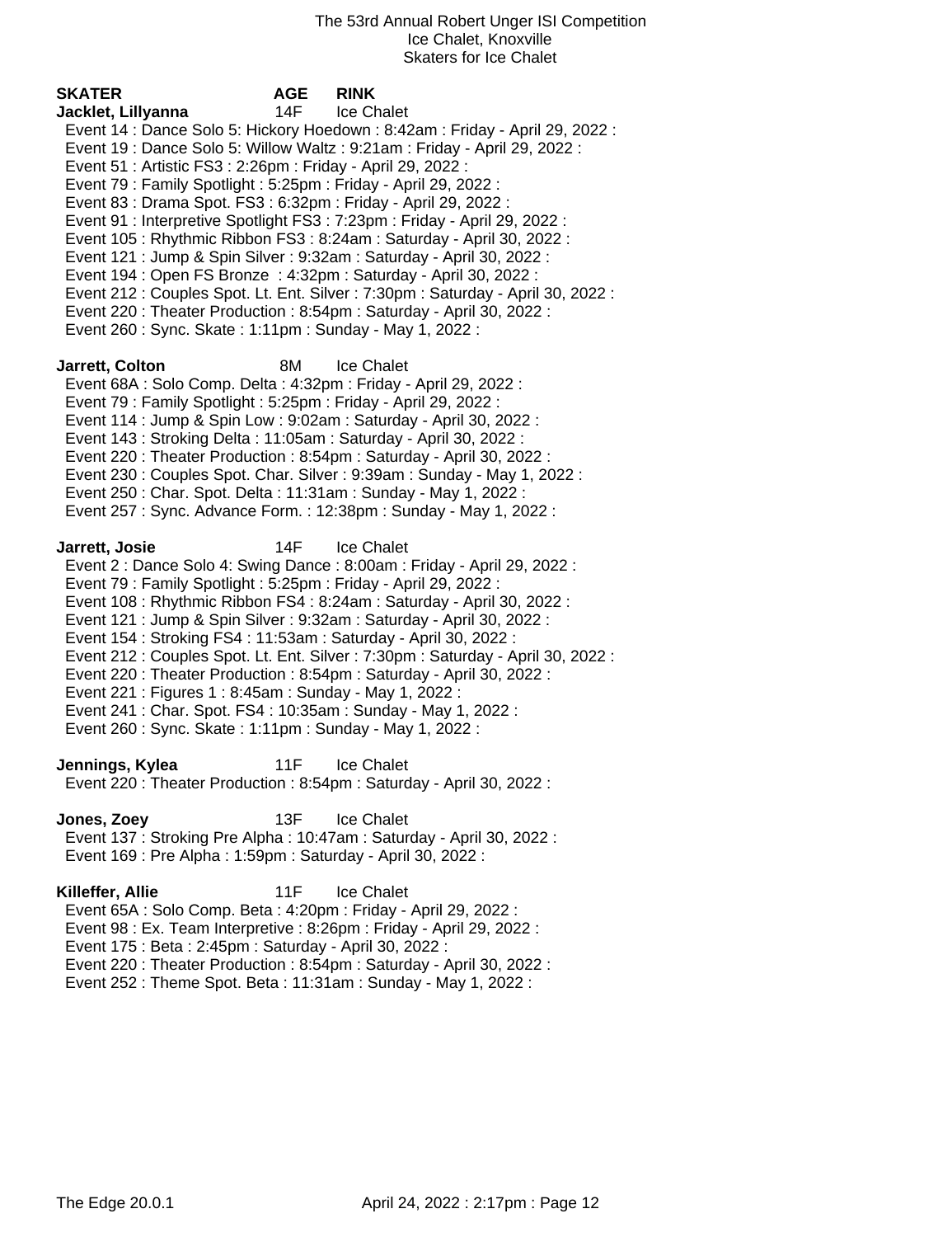**SKATER AGE RINK King, Grace** 24F Ice Chalet Event 9 : Dance Mixed 2: Dutch Waltz : 8:25am : Friday - April 29, 2022 : Event 16 : Dance Solo 2: Dutch Waltz : 9:06am : Friday - April 29, 2022 : Event 34 : Freestyle 1 : 11:03am : Friday - April 29, 2022 : Event 48 : Artistic FS1 : 2:26pm : Friday - April 29, 2022 : Event 87 : Interpretive Spotlight FS1 : 6:45pm : Friday - April 29, 2022 : Event 97 : Ex. Team Interpretive : 8:15pm : Friday - April 29, 2022 : Event 147 : Stroking FS1 : 11:22am : Saturday - April 30, 2022 : Event 193 : Open FS Bronze : 4:32pm : Saturday - April 30, 2022 : Event 213 : Couples Spot. Lt. Ent. Silver : 7:30pm : Saturday - April 30, 2022 : Event 223 : Jump & Spin Team - Medium : 8:56am : Sunday - May 1, 2022 : **Knox, Tony** 64M Ice Chalet Event 28 : Footwork 4 : 10:35am : Friday - April 29, 2022 : Event 57 : Artistic FS4 : 3:21pm : Friday - April 29, 2022 : Event 82 : Ensemble : 6:19pm : Friday - April 29, 2022 : Event 89 : Interpretive Spotlight FS4 : 7:04pm : Friday - April 29, 2022 : Event 219 : Lt. Ent. Spot. FS4 : 8:37pm : Saturday - April 30, 2022 : Event 230 : Couples Spot. Char. Silver : 9:39am : Sunday - May 1, 2022 : Event 262 : Small Production Team : 1:28pm : Sunday - May 1, 2022 : **Kohnstamm, George** 14M Ice Chalet Event 66A : Solo Comp. Gamma : 4:32pm : Friday - April 29, 2022 : Event 82 : Ensemble : 6:19pm : Friday - April 29, 2022 : Event 97 : Ex. Team Interpretive : 8:15pm : Friday - April 29, 2022 : Event 117 : Jump & Spin Bronze : 9:15am : Saturday - April 30, 2022 : Event 141 : Stroking Gamma : 11:05am : Saturday - April 30, 2022 : Event 177 : Gamma : 2:45pm : Saturday - April 30, 2022 : Event 249 : Char. Spot. Gamma : 11:31am : Sunday - May 1, 2022 : **Massey, Tommy** 62F Ice Chalet Event 82 : Ensemble : 6:19pm : Friday - April 29, 2022 : Event 262 : Small Production Team : 1:28pm : Sunday - May 1, 2022 : **Matheney, Ethan** 6M Ice Chalet Event 220 : Theater Production : 8:54pm : Saturday - April 30, 2022 : **Maxwell, Elienna** 9F Ice Chalet Event 139 : Stroking Beta : 11:05am : Saturday - April 30, 2022 : Event 174 : Beta : 2:24pm : Saturday - April 30, 2022 : **McAllister, Rachil** 19F Ice Chalet Event 5 : Dance Solo 3: Rhythm Blues : 8:25am : Friday - April 29, 2022 : Event 11 : Dance Solo 3: Canasta Tango : 8:42am : Friday - April 29, 2022 : Event 27 : Footwork 3 : 10:35am : Friday - April 29, 2022 : Event 39 : Freestyle 3 : 11:46am : Friday - April 29, 2022 : Event 52 : Artistic FS3 : 2:51pm : Friday - April 29, 2022 : Event 73A : Solo Comp. FS3 : 4:50pm : Friday - April 29, 2022 : Event 117 : Jump & Spin Bronze : 9:15am : Saturday - April 30, 2022 : Event 149 : Stroking FS3 : 11:37am : Saturday - April 30, 2022 : Event 223 : Jump & Spin Team - Medium : 8:56am : Sunday - May 1, 2022 : Event 231 : Couples Spot. Char. Bronze : 9:39am : Sunday - May 1, 2022 :

Event 262 : Small Production Team : 1:28pm : Sunday - May 1, 2022 :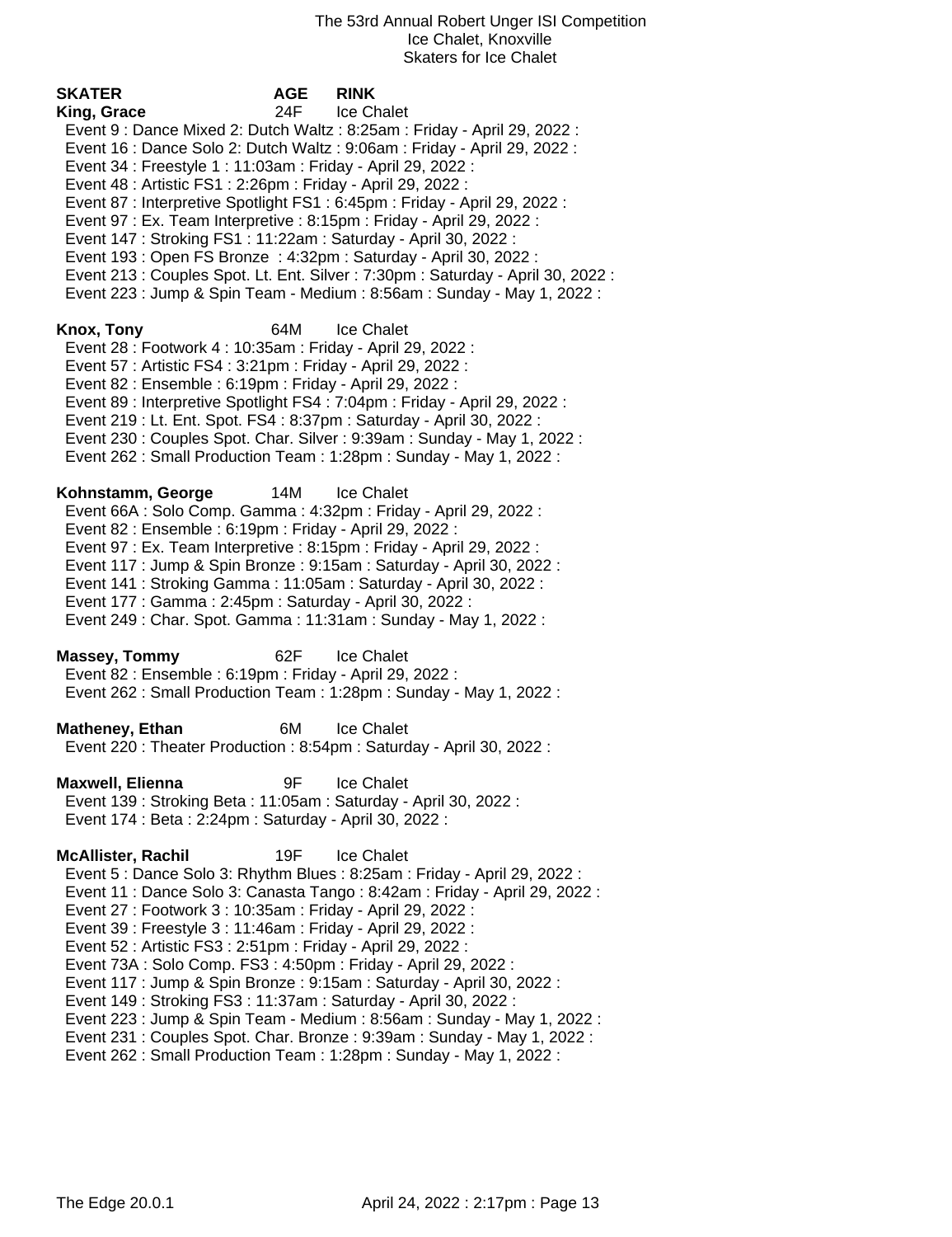**SKATER AGE RINK McMahan, Eden** 8F Ice Chalet Event 8 : Solo Dance 1 : 8:25am : Friday - April 29, 2022 : Event 67B : Solo Comp. Delta : 4:32pm : Friday - April 29, 2022 : Event 143 : Stroking Delta : 11:05am : Saturday - April 30, 2022 : Event 179 : Delta : 3:02pm : Saturday - April 30, 2022 : Event 257 : Sync. Advance Form. : 12:38pm : Sunday - May 1, 2022 : **McMahan, Reese** 10F Ice Chalet Event 6 : Dance Solo 3: Rhythm Blues : 8:25am : Friday - April 29, 2022 : Event 10 : Dance Solo 3: Canasta Tango : 8:42am : Friday - April 29, 2022 : Event 36 : Freestyle 2 : 11:23am : Friday - April 29, 2022 : Event 49 : Artistic FS2 : 2:26pm : Friday - April 29, 2022 : Event 70B : Solo Comp. FS2 : 4:41pm : Friday - April 29, 2022 : Event 99 : Ex. Team Interpretive : 8:26pm : Friday - April 29, 2022 : Event 148 : Stroking FS2 : 11:22am : Saturday - April 30, 2022 : Event 257 : Sync. Advance Form. : 12:38pm : Sunday - May 1, 2022 : **Miller, Isabela** 16F Ice Chalet Event 20 : Dance Solo 7: Rocker Foxtrot : 9:21am : Friday - April 29, 2022 : Event 30 : Footwork 7 : 10:47am : Friday - April 29, 2022 : Event 41 : Open Pairs Gold : 1:08pm : Friday - April 29, 2022 : Event 59 : Artistic FS6 : 3:21pm : Friday - April 29, 2022 : Event 198 : Open FS Gold : 5:04pm : Saturday - April 30, 2022 : Event 214 : Lt. Ent. Spot. FS6 : 7:42pm : Saturday - April 30, 2022 : Event 220 : Theater Production : 8:54pm : Saturday - April 30, 2022 : **Miller, Lauren** 17F Ice Chalet Event 255 : Sync. Skate : 12:17pm : Sunday - May 1, 2022 : **Mitchell, Lily** 9F Ice Chalet Event 38 : Freestyle 3 : 11:46am : Friday - April 29, 2022 : Event 50 : Artistic FS3 : 2:26pm : Friday - April 29, 2022 : Event 72A : Solo Comp. FS3 : 4:50pm : Friday - April 29, 2022 : Event 86 : Interpretive Spotlight FS3 : 6:45pm : Friday - April 29, 2022 : Event 99 : Ex. Team Interpretive : 8:26pm : Friday - April 29, 2022 : Event 116 : Jump & Spin Bronze : 9:15am : Saturday - April 30, 2022 : Event 220 : Theater Production : 8:54pm : Saturday - April 30, 2022 : Event 242 : Char. Spot. FS3 : 11:03am : Sunday - May 1, 2022 : Event 257 : Sync. Advance Form. : 12:38pm : Sunday - May 1, 2022 : **Murphy, Reagan** 16F Ice Chalet Event 51 : Artistic FS3 : 2:26pm : Friday - April 29, 2022 : Event 91 : Interpretive Spotlight FS3 : 7:23pm : Friday - April 29, 2022 : Event 96 : Ex. Team Interpretive : 8:15pm : Friday - April 29, 2022 : Event 117 : Jump & Spin Bronze : 9:15am : Saturday - April 30, 2022 : Event 255 : Sync. Skate : 12:17pm : Sunday - May 1, 2022 : **Nicks, Barbara** 6F Ice Chalet Event 67A : Solo Comp. Delta : 4:32pm : Friday - April 29, 2022 : Event 98 : Ex. Team Interpretive : 8:26pm : Friday - April 29, 2022 : Event 113 : Jump & Spin Low : 9:02am : Saturday - April 30, 2022 : Event 178 : Delta : 3:02pm : Saturday - April 30, 2022 : Event 220 : Theater Production : 8:54pm : Saturday - April 30, 2022 : Event 225 : Couples Spot. Char. Low : 9:10am : Sunday - May 1, 2022 :

Event 237 : Lt. Ent. Spot. Delta : 9:59am : Sunday - May 1, 2022 :

**Nipper, Camron** 19F Ice Chalet Event 61 : Artistic FS8 : 3:42pm : Friday - April 29, 2022 :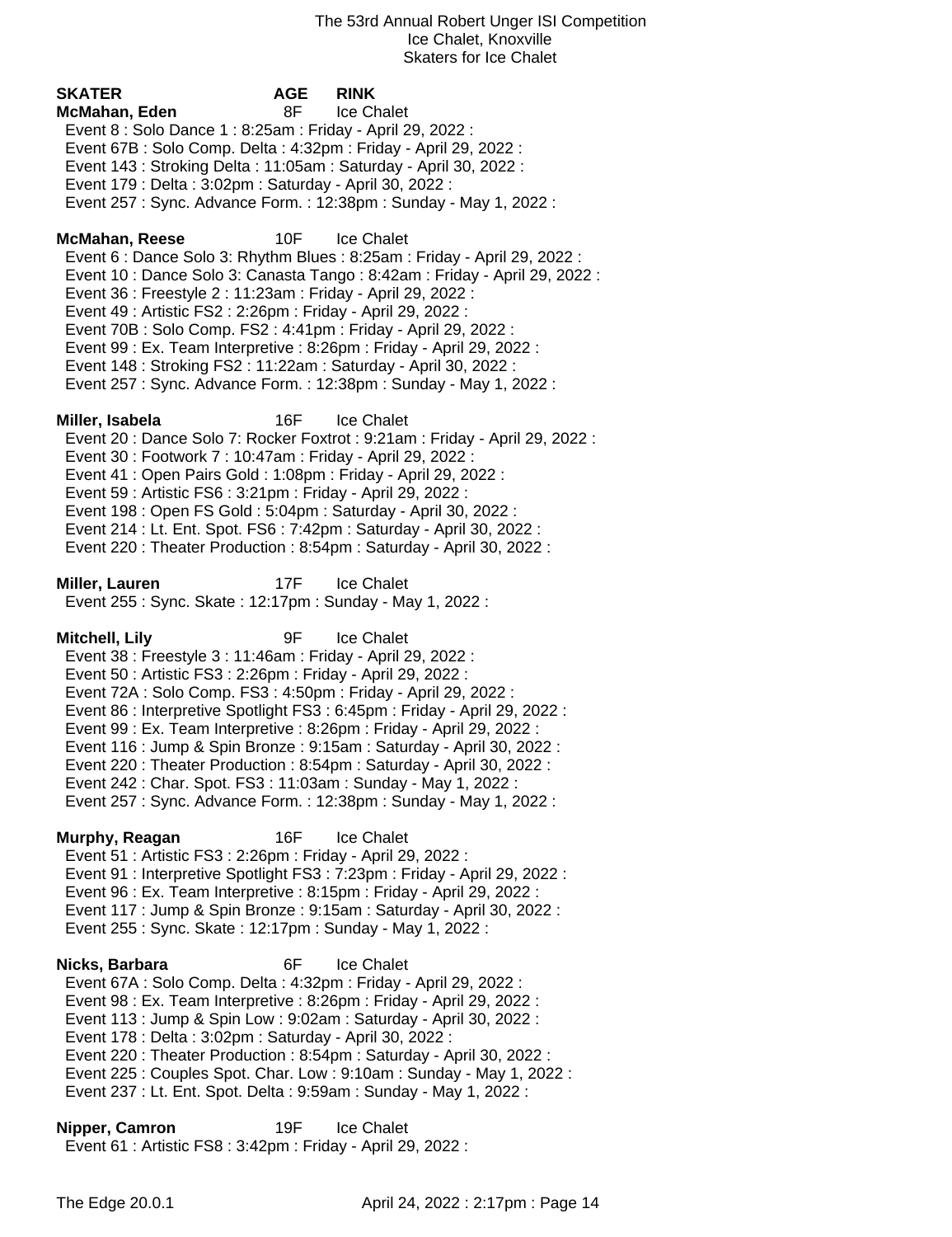**SKATER AGE RINK Nolen, Emma** 9F Ice Chalet Event 32 : Freestyle 1 : 11:03am : Friday - April 29, 2022 : Event 145 : Stroking FS1 : 11:22am : Saturday - April 30, 2022 : Event 222 : Solo Comp. FS1 : 8:45am : Sunday - May 1, 2022 : **Ogle, Emma** 16F Ice Chalet Event 84 : Drama Spot. Gold : 6:32pm : Friday - April 29, 2022 : Event 159 : Stroking Gold : 12:02pm : Saturday - April 30, 2022 : Event 164 : Ex. Rhythm Dance Platinum : 1:33pm : Saturday - April 30, 2022 : **Orlovskyy, Alina** 7F Ice Chalet Event 64B : Solo Comp. Beta : 4:20pm : Friday - April 29, 2022 : Event 98 : Ex. Team Interpretive : 8:26pm : Friday - April 29, 2022 : Event 113 : Jump & Spin Low : 9:02am : Saturday - April 30, 2022 : Event 135 : Stroking Beta : 10:47am : Saturday - April 30, 2022 : Event 174 : Beta : 2:24pm : Saturday - April 30, 2022 : Event 220 : Theater Production : 8:54pm : Saturday - April 30, 2022 : Event 225 : Couples Spot. Char. Low : 9:10am : Sunday - May 1, 2022 : Event 235 : Lt. Ent. Spot. Beta : 9:59am : Sunday - May 1, 2022 : Event 252 : Theme Spot. Beta : 11:31am : Sunday - May 1, 2022 : **Pinkston, Kyleigh** 11F Ice Chalet Event 37 : Freestyle 2 : 11:23am : Friday - April 29, 2022 : Event 116 : Jump & Spin Bronze : 9:15am : Saturday - April 30, 2022 : Event 148 : Stroking FS2 : 11:22am : Saturday - April 30, 2022 : Event 257 : Sync. Advance Form. : 12:38pm : Sunday - May 1, 2022 : **Radford, Kaitlyn** 20F Ice Chalet Event 176 : Beta : 2:45pm : Saturday - April 30, 2022 : **Ragle, Maddison** 12F Ice Chalet Event 10 : Dance Solo 3: Canasta Tango : 8:42am : Friday - April 29, 2022 : Event 50 : Artistic FS3 : 2:26pm : Friday - April 29, 2022 : Event 120 : Jump & Spin Silver : 9:32am : Saturday - April 30, 2022 : Event 151 : Stroking FS3 : 11:37am : Saturday - April 30, 2022 : Event 202 : Ex. Freestyle 4 : 6:28pm : Saturday - April 30, 2022 : **Reed, Paige 1998 12 Second Property** 1 Second Property 1 Second Property 1 Second Property 1 Second Property 1 Second Property 1 Second Property 1 Second Property 1 Second Property 1 Second Property 1 Second Property Event 169 : Pre Alpha : 1:59pm : Saturday - April 30, 2022 : **Reed, Phia** 7F Ice Chalet Event 167 : Pre Alpha : 1:59pm : Saturday - April 30, 2022 : **Reed, Phoebe** 7F Ice Chalet Event 168 : Pre Alpha : 1:59pm : Saturday - April 30, 2022 : **Reed, Piper** 10F Ice Chalet Event 172 : Alpha : 2:24pm : Saturday - April 30, 2022 : **Reynolds, Allison** 10F Ice Chalet Event 98 : Ex. Team Interpretive : 8:26pm : Friday - April 29, 2022 : Event 116 : Jump & Spin Bronze : 9:15am : Saturday - April 30, 2022 : Event 181A : Freestyle 2 : 3:02pm : Saturday - April 30, 2022 : Event 211 : Couples Spot. Lt. Ent. Bronze : 7:30pm : Saturday - April 30, 2022 : Event 257 : Sync. Advance Form. : 12:38pm : Sunday - May 1, 2022 :

**Rieger, Amanda** 41F Ice Chalet Event 81 : Ensemble : 6:06pm : Friday - April 29, 2022 :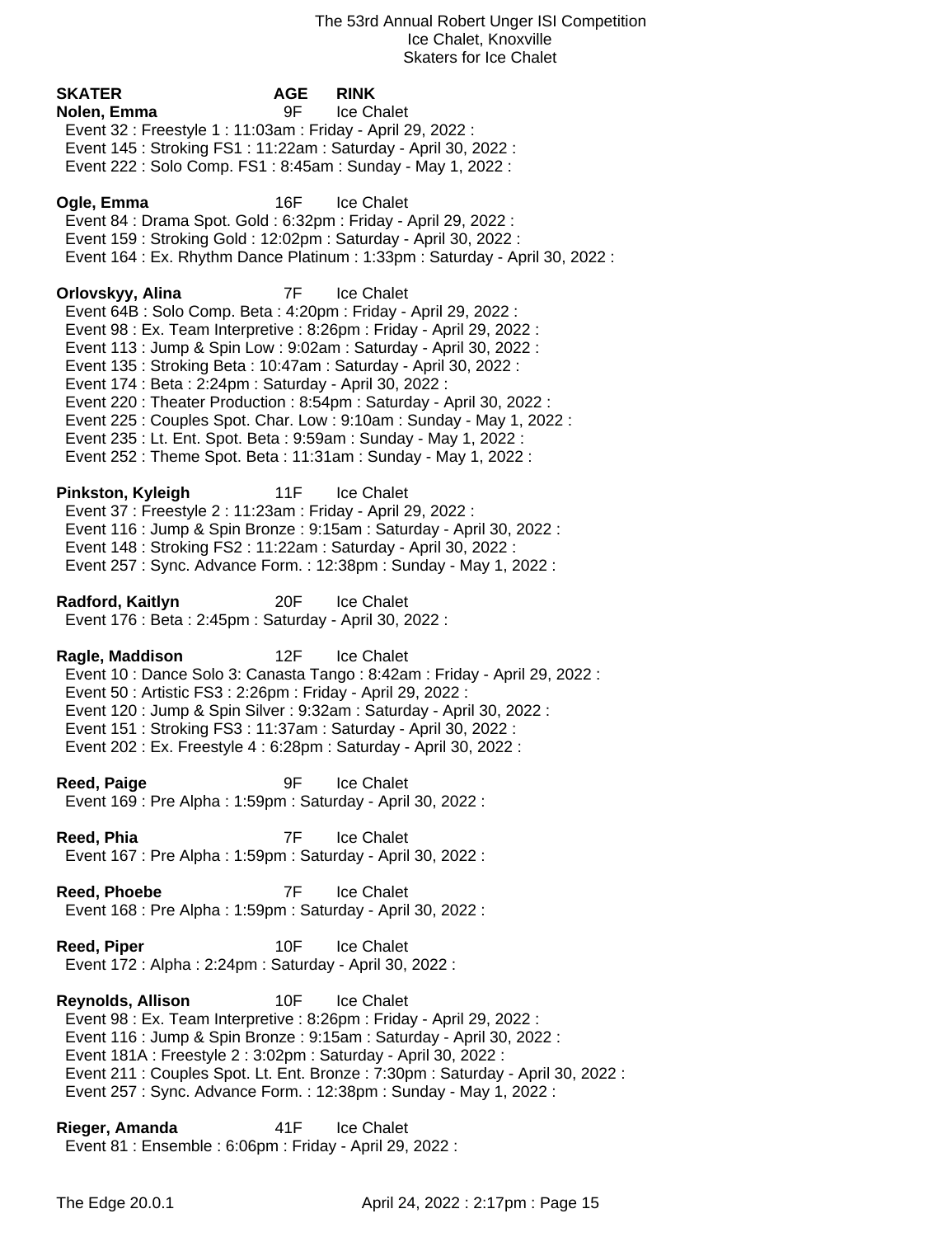**SKATER AGE RINK Rieger, Hannah** 9F Ice Chalet Event 38 : Freestyle 3 : 11:46am : Friday - April 29, 2022 : Event 81 : Ensemble : 6:06pm : Friday - April 29, 2022 : Event 86 : Interpretive Spotlight FS3 : 6:45pm : Friday - April 29, 2022 : Event 98 : Ex. Team Interpretive : 8:26pm : Friday - April 29, 2022 : Event 116 : Jump & Spin Bronze : 9:15am : Saturday - April 30, 2022 : Event 150 : Stroking FS3 : 11:37am : Saturday - April 30, 2022 : Event 192 : Open FS Bronze : 4:32pm : Saturday - April 30, 2022 : Event 211 : Couples Spot. Lt. Ent. Bronze : 7:30pm : Saturday - April 30, 2022 : Event 220 : Theater Production : 8:54pm : Saturday - April 30, 2022 : Event 242 : Char. Spot. FS3 : 11:03am : Sunday - May 1, 2022 : Event 257 : Sync. Advance Form. : 12:38pm : Sunday - May 1, 2022 : **Rieger, Jason** 43M Ice Chalet Event 81 : Ensemble : 6:06pm : Friday - April 29, 2022 : Event 225 : Couples Spot. Char. Low : 9:10am : Sunday - May 1, 2022 : **Rieger, Samantha** 11F Ice Chalet Event 15 : Dance Solo 2: Dutch Waltz : 9:06am : Friday - April 29, 2022 : Event 38 : Freestyle 3 : 11:46am : Friday - April 29, 2022 : Event 50 : Artistic FS3 : 2:26pm : Friday - April 29, 2022 : Event 81 : Ensemble : 6:06pm : Friday - April 29, 2022 : Event 86 : Interpretive Spotlight FS3 : 6:45pm : Friday - April 29, 2022 : Event 99 : Ex. Team Interpretive : 8:26pm : Friday - April 29, 2022 : Event 119 : Jump & Spin Silver : 9:32am : Saturday - April 30, 2022 : Event 151 : Stroking FS3 : 11:37am : Saturday - April 30, 2022 : Event 220 : Theater Production : 8:54pm : Saturday - April 30, 2022 : Event 243 : Char. Spot. FS3 : 11:03am : Sunday - May 1, 2022 : Event 260 : Sync. Skate : 1:11pm : Sunday - May 1, 2022 : **Roach, Arwen** 19F Ice Chalet Event 52 : Artistic FS3 : 2:51pm : Friday - April 29, 2022 : Event 194 : Open FS Bronze : 4:32pm : Saturday - April 30, 2022 : Event 231 : Couples Spot. Char. Bronze : 9:39am : Sunday - May 1, 2022 : **Rose, Skyler** 14F Ice Chalet Event 180 : Delta : 3:02pm : Saturday - April 30, 2022 : Event 220 : Theater Production : 8:54pm : Saturday - April 30, 2022 : **Roth, Alexa** 15F Ice Chalet Event 29 : Footwork 5 : 10:35am : Friday - April 29, 2022 : Event 58 : Artistic FS5 : 3:21pm : Friday - April 29, 2022 : Event 94 : Interpretive Spotlight FS5 : 7:33pm : Friday - April 29, 2022 : Event 156 : Stroking FS5 : 12:02pm : Saturday - April 30, 2022 : Event 197 : Open FS Silver : 5:04pm : Saturday - April 30, 2022 : **Sawyers, Norah Paige** 10F Ice Chalet Event 65A : Solo Comp. Beta : 4:20pm : Friday - April 29, 2022 :

 Event 113 : Jump & Spin Low : 9:02am : Saturday - April 30, 2022 : Event 139 : Stroking Beta : 11:05am : Saturday - April 30, 2022 :

Event 175 : Beta : 2:45pm : Saturday - April 30, 2022 :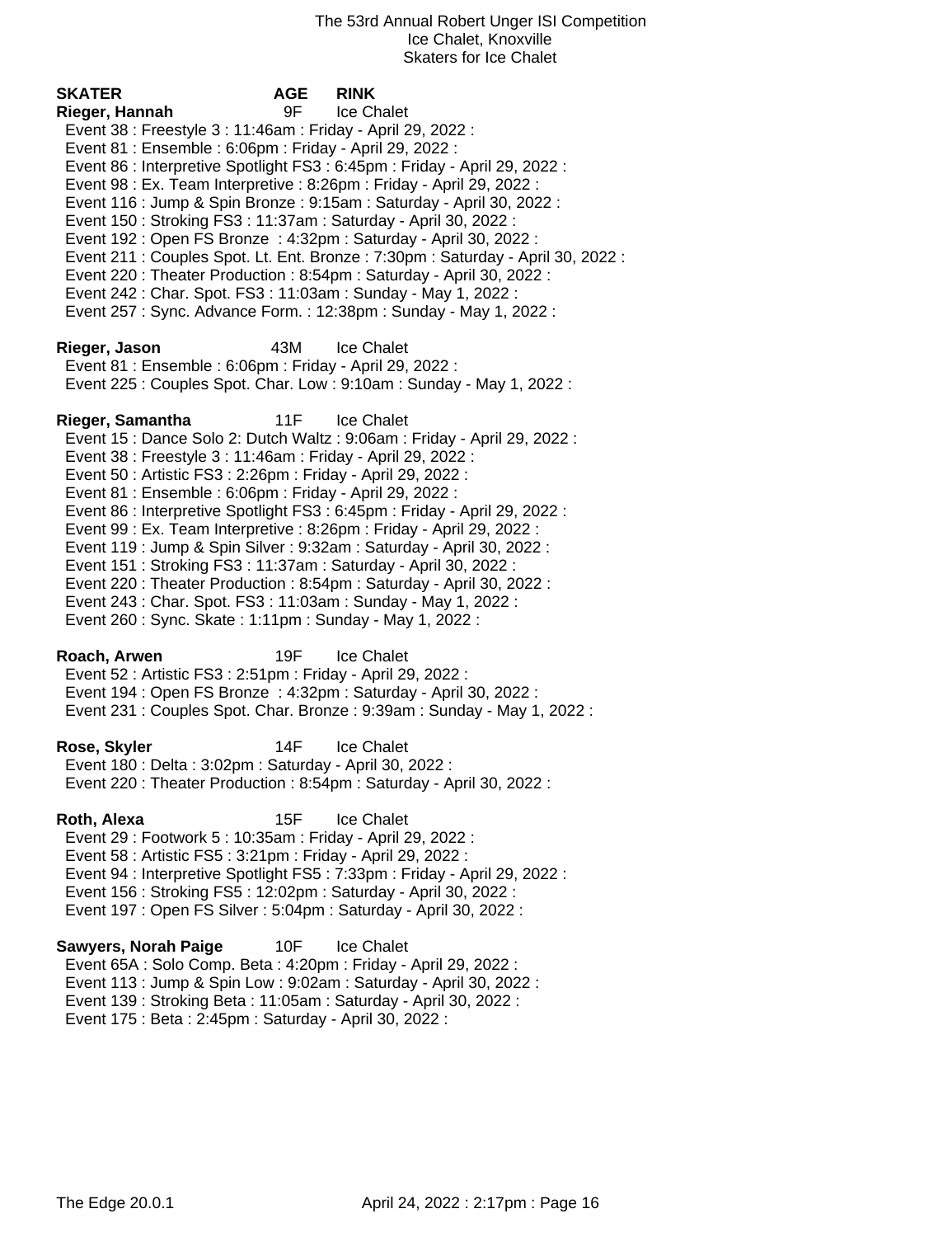| SKATER<br>Sobota, Jaedyn<br>Event 31: Footwork 7: 10:47am: Friday - April 29, 2022:<br>Event 96 : Ex. Team Interpretive : 8:15pm : Friday - April 29, 2022 :<br>Event 160 : Artistic FS7 : 12:08pm : Saturday - April 30, 2022 :<br>Event 214 : Lt. Ent. Spot. FS7 : 7:42pm : Saturday - April 30, 2022 :<br>Event 255: Sync. Skate: 12:17pm: Sunday - May 1, 2022: | AGE<br>18F | <b>RINK</b><br>Ice Chalet<br>Event 123 : Jump & Spin Gold : 10:15am : Saturday - April 30, 2022 :<br>Event 220 : Theater Production : 8:54pm : Saturday - April 30, 2022 :<br>Event 224 : Jump & Spin Team - High : 8:56am : Sunday - May 1, 2022 :<br>Event 229 : Couples Spot. Char. Gold : 9:26am : Sunday - May 1, 2022 : |
|---------------------------------------------------------------------------------------------------------------------------------------------------------------------------------------------------------------------------------------------------------------------------------------------------------------------------------------------------------------------|------------|-------------------------------------------------------------------------------------------------------------------------------------------------------------------------------------------------------------------------------------------------------------------------------------------------------------------------------|
| <b>Stache, Holly</b>                                                                                                                                                                                                                                                                                                                                                | 20F        | Ice Chalet<br>Event 262 : Small Production Team : 1:28pm : Sunday - May 1, 2022 :                                                                                                                                                                                                                                             |
| Stache, Norma                                                                                                                                                                                                                                                                                                                                                       | 61F        | <b>Ice Chalet</b><br>Event 262: Small Production Team: 1:28pm: Sunday - May 1, 2022:                                                                                                                                                                                                                                          |
| <b>Stiefel, Mairen</b><br>Event 36 : Freestyle 2 : 11:23am : Friday - April 29, 2022 :<br>Event 70B: Solo Comp. FS2: 4:41pm: Friday - April 29, 2022:<br>Event 148 : Stroking FS2 : 11:22am : Saturday - April 30, 2022 :                                                                                                                                           | 10F        | Ice Chalet<br>Event 15 : Dance Solo 2: Dutch Waltz : 9:06am : Friday - April 29, 2022 :<br>Event 116 : Jump & Spin Bronze : 9:15am : Saturday - April 30, 2022 :<br>Event 220 : Theater Production : 8:54pm : Saturday - April 30, 2022 :<br>Event 257: Sync. Advance Form.: 12:38pm: Sunday - May 1, 2022:                   |
| Swindeman, Evelyn Rose<br>Event 65A : Solo Comp. Beta : 4:20pm : Friday - April 29, 2022 :<br>Event 114 : Jump & Spin Low : 9:02am : Saturday - April 30, 2022 :<br>Event 136 : Stroking Beta : 10:47am : Saturday - April 30, 2022 :<br>Event 174 : Beta : 2:24pm : Saturday - April 30, 2022 :                                                                    | 9F         | <b>Ice Chalet</b><br>Event 257: Sync. Advance Form.: 12:38pm: Sunday - May 1, 2022:                                                                                                                                                                                                                                           |
| Swindeman, Isabelle<br>Event 146 : Stroking FS1 : 11:22am : Saturday - April 30, 2022 :<br>Event 181 : Freestyle 1 : 3:02pm : Saturday - April 30, 2022 :<br>Event 222 : Solo Comp. FS1 : 8:45am : Sunday - May 1, 2022 :                                                                                                                                           | 11F        | <b>Ice Chalet</b><br>Event 116 : Jump & Spin Bronze : 9:15am : Saturday - April 30, 2022 :<br>Event 257: Sync. Advance Form.: 12:38pm: Sunday - May 1, 2022:                                                                                                                                                                  |
| VanWinkle, Kelly<br>Event 173 : Alpha : 2:24pm : Saturday - April 30, 2022 :                                                                                                                                                                                                                                                                                        | 13F        | Ice Chalet                                                                                                                                                                                                                                                                                                                    |

**Zentgraf, Altair** 15M Ice Chalet Event 17 : Dance Mixed 10: Westminster Waltz : 9:21am : Friday - April 29, 2022 : Event 21 : Dance Solo 10: Argentine Tango : 9:49am : Friday - April 29, 2022 : Event 204 : Open FS Platinum Short : 6:28pm : Saturday - April 30, 2022 :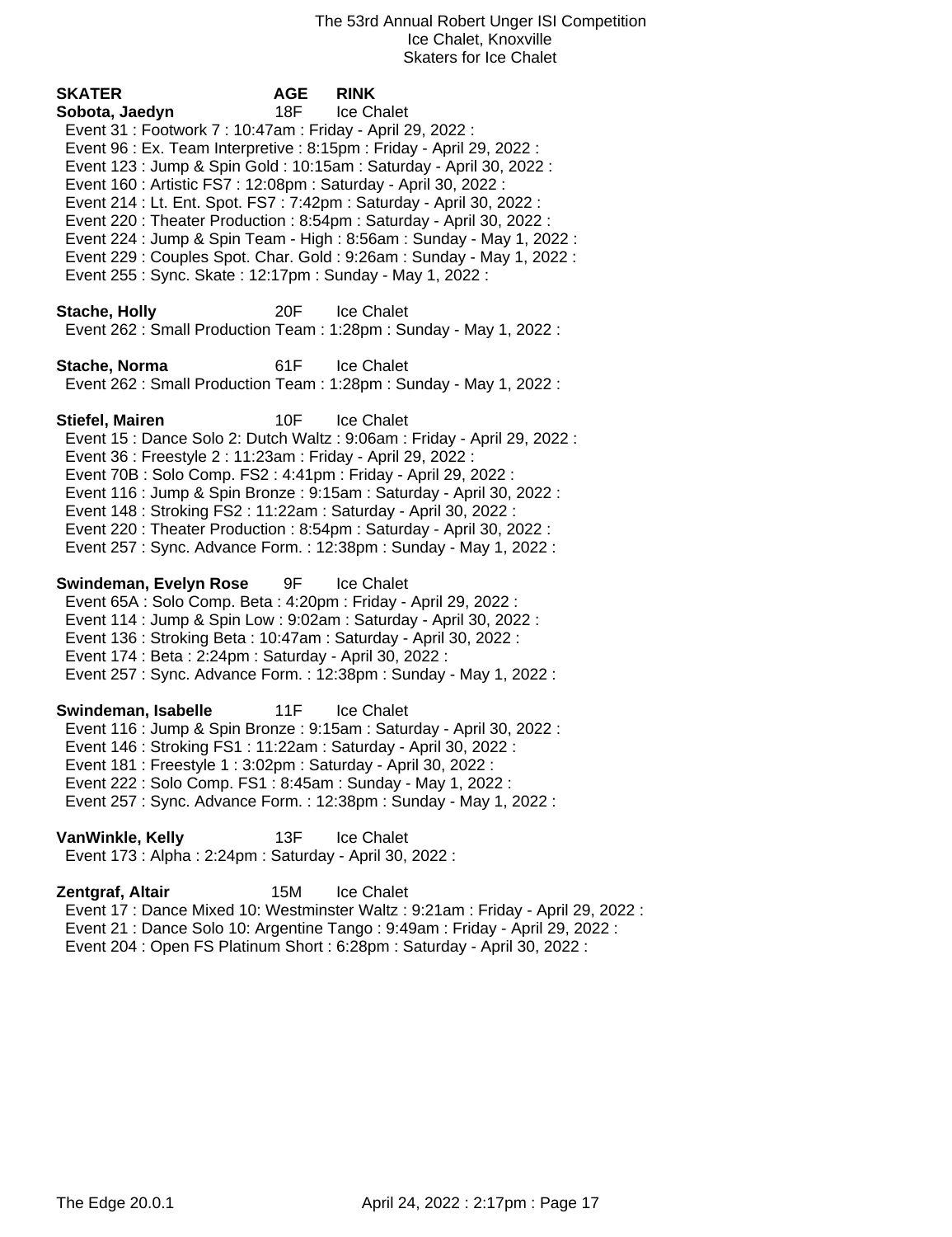| SKATER                                                                                                              | <b>AGE</b> | <b>RINK</b>                                                                                                                                    |
|---------------------------------------------------------------------------------------------------------------------|------------|------------------------------------------------------------------------------------------------------------------------------------------------|
| Amyx, Alexandra                                                                                                     | 13F        | Lou & Gib Reese Ice Arena<br>Event 10 : Dance Solo 3: Canasta Tango : 8:42am : Friday - April 29, 2022 :                                       |
| Event 26 : Footwork 4 : 10:19am : Friday - April 29, 2022 :                                                         |            |                                                                                                                                                |
| Event 40 : Freestyle 4 : 1:08pm : Friday - April 29, 2022 :                                                         |            |                                                                                                                                                |
| Event 82 : Ensemble : 6:19pm : Friday - April 29, 2022 :                                                            |            |                                                                                                                                                |
|                                                                                                                     |            | Event 95 : Ex. Team Interpretive : 8:07pm : Friday - April 29, 2022 :                                                                          |
| Event 200 : Open FS Silver : 5:41pm : Saturday - April 30, 2022 :                                                   |            | Event 120 : Jump & Spin Silver : 9:32am : Saturday - April 30, 2022 :                                                                          |
|                                                                                                                     |            | Event 220 : Theater Production : 8:54pm : Saturday - April 30, 2022 :                                                                          |
| Event 226 : Lt. Ent. Spot. FS4 : 9:10am : Sunday - May 1, 2022 :                                                    |            |                                                                                                                                                |
| Event 241 : Char. Spot. FS4 : 10:35am : Sunday - May 1, 2022 :                                                      |            |                                                                                                                                                |
|                                                                                                                     |            | Event 258 : Sync. Advance Form. : 12:50pm : Sunday - May 1, 2022 :                                                                             |
| Bagent, Abigail                                                                                                     | 18F        | Lou & Gib Reese Ice Arena                                                                                                                      |
|                                                                                                                     |            | Event 95 : Ex. Team Interpretive : 8:07pm : Friday - April 29, 2022 :                                                                          |
|                                                                                                                     |            | Event 124 : Jump & Spin Platinum : 10:15am : Saturday - April 30, 2022 :                                                                       |
| Event 160 : Artistic FS7 : 12:08pm : Saturday - April 30, 2022 :                                                    |            | Event 161 : Dance Pro Ptnr 7: Tango : 1:22pm : Saturday - April 30, 2022 :                                                                     |
|                                                                                                                     |            | Event 165 : Dance Pro Ptnr 7: Rocker Foxtrot : 1:33pm : Saturday - April 30, 2022 :                                                            |
|                                                                                                                     |            | Event 163 : Ex. Dance Int'l Silver Samba Platinum : 1:33pm : Saturday - April 30, 2022 :                                                       |
|                                                                                                                     |            | Event 184 : Open Pairs Bronze : 3:23pm : Saturday - April 30, 2022 :                                                                           |
| Event 198 : Open FS Gold : 5:04pm : Saturday - April 30, 2022 :                                                     |            |                                                                                                                                                |
| Event 205 : Footwork 10 : 6:28pm : Saturday - April 30, 2022 :                                                      |            |                                                                                                                                                |
| Event 209 : Ensemble : 7:17pm : Saturday - April 30, 2022 :                                                         |            | Event 220 : Theater Production : 8:54pm : Saturday - April 30, 2022 :                                                                          |
|                                                                                                                     |            | Event 224 : Jump & Spin Team - High : 8:56am : Sunday - May 1, 2022 :                                                                          |
|                                                                                                                     |            | Event 227 : Couple Spotlight LE Gold : 9:26am : Sunday - May 1, 2022 :                                                                         |
|                                                                                                                     |            | Event 258 : Sync. Advance Form. : 12:50pm : Sunday - May 1, 2022 :                                                                             |
| <b>Boucher, Callie</b>                                                                                              | 9F         | Lou & Gib Reese Ice Arena                                                                                                                      |
| Event 181 : Freestyle 1 : 3:02pm : Saturday - April 30, 2022 :                                                      |            |                                                                                                                                                |
| Event 210 : Ensemble : 7:17pm : Saturday - April 30, 2022 :                                                         |            |                                                                                                                                                |
|                                                                                                                     |            | Event 216 : Lt. Ent. Spot. FS1 : 7:59pm : Saturday - April 30, 2022 :<br>Event 220 : Theater Production : 8:54pm : Saturday - April 30, 2022 : |
| Event 222 : Solo Comp. FS1 : 8:45am : Sunday - May 1, 2022 :                                                        |            |                                                                                                                                                |
|                                                                                                                     |            |                                                                                                                                                |
| <b>Christy, Rosie</b>                                                                                               | 16F        | Lou & Gib Reese Ice Arena                                                                                                                      |
| Event 27: Footwork 4: 10:35am: Friday - April 29, 2022:<br>Event 55: Artistic FS4: 2:51pm: Friday - April 29, 2022: |            |                                                                                                                                                |
| Event 82 : Ensemble : 6:19pm : Friday - April 29, 2022 :                                                            |            |                                                                                                                                                |
|                                                                                                                     |            | Event 95 : Ex. Team Interpretive : 8:07pm : Friday - April 29, 2022 :                                                                          |
|                                                                                                                     |            | Event 112 : Rhythmic Hoop FS4 : 8:47am : Saturday - April 30, 2022 :                                                                           |
|                                                                                                                     |            | Event 220 : Theater Production : 8:54pm : Saturday - April 30, 2022 :                                                                          |
| Event 232: Char. Spot. FS4: 9:39am: Sunday - May 1, 2022:                                                           |            |                                                                                                                                                |
|                                                                                                                     |            | Event 258 : Sync. Advance Form. : 12:50pm : Sunday - May 1, 2022 :                                                                             |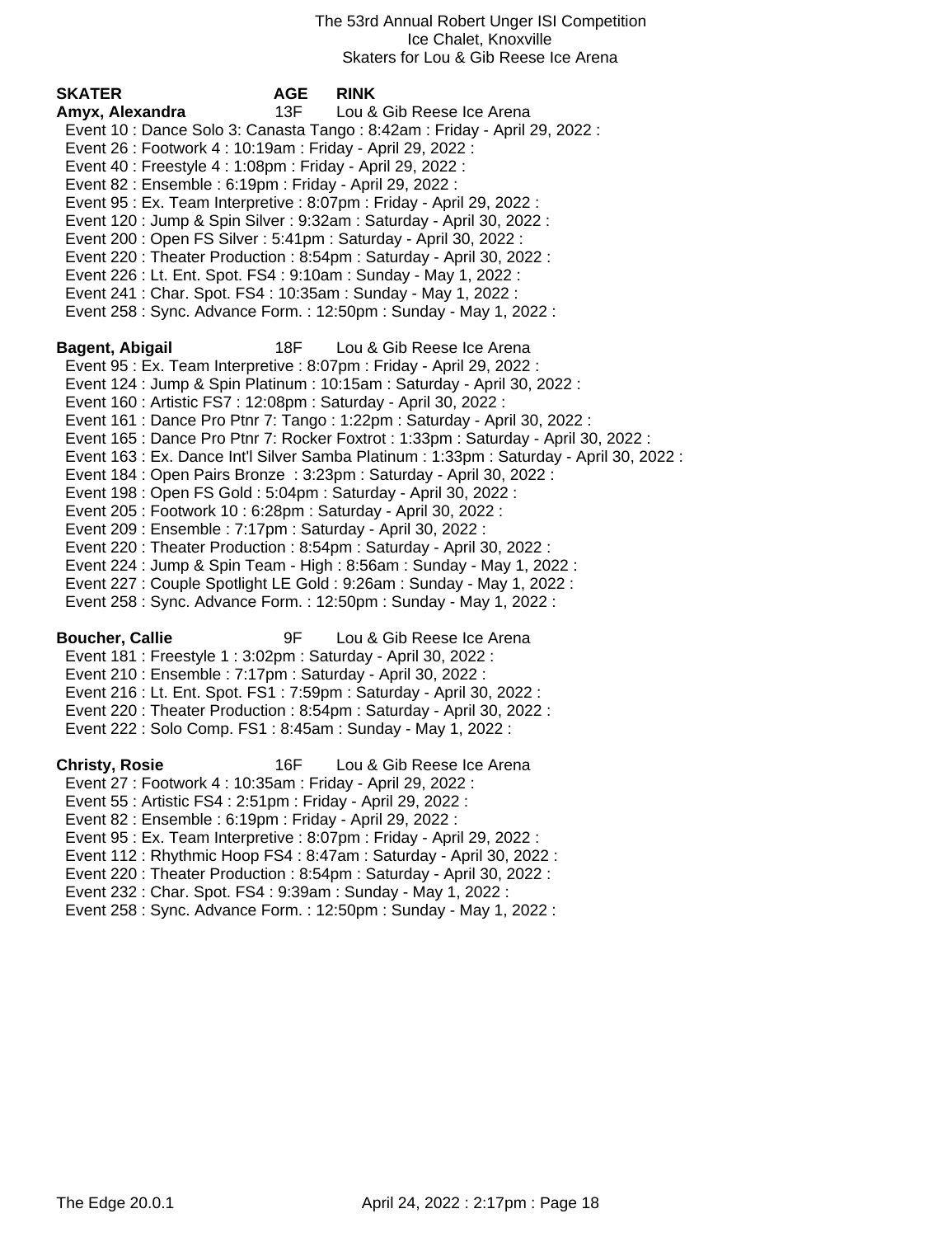| <b>SKATER</b><br>Geiger, Charlet<br>Event 23 : Open Solo FD Gold : 9:49am : Friday - April 29, 2022 :<br>Event 31: Footwork 7: 10:47am: Friday - April 29, 2022:<br>Event 45 : Freestyle 5 : 2:10pm : Friday - April 29, 2022 :<br>Event 201 : Open FS Silver : 5:41pm : Saturday - April 30, 2022 :<br>Event 209 : Ensemble : 7:17pm : Saturday - April 30, 2022 :                                                                                                                                                                                              | <b>AGE</b><br>18F | <b>RINK</b><br>Lou & Gib Reese Ice Arena<br>Event 95 : Ex. Team Interpretive : 8:07pm : Friday - April 29, 2022 :<br>Event 101 : Rhythmic Ball FS5 : 8:00am : Saturday - April 30, 2022 :<br>Event 162 : Dance Mixed 7: Rocker Foxtrot : 1:22pm : Saturday - April 30, 2022 :<br>Event 184 : Open Pairs Bronze : 3:23pm : Saturday - April 30, 2022 :<br>Event 220: Theater Production: 8:54pm: Saturday - April 30, 2022:<br>Event 230 : Couples Spot. Char. Silver : 9:39am : Sunday - May 1, 2022 :<br>Event 258 : Sync. Advance Form. : 12:50pm : Sunday - May 1, 2022 : |
|------------------------------------------------------------------------------------------------------------------------------------------------------------------------------------------------------------------------------------------------------------------------------------------------------------------------------------------------------------------------------------------------------------------------------------------------------------------------------------------------------------------------------------------------------------------|-------------------|------------------------------------------------------------------------------------------------------------------------------------------------------------------------------------------------------------------------------------------------------------------------------------------------------------------------------------------------------------------------------------------------------------------------------------------------------------------------------------------------------------------------------------------------------------------------------|
| Gowans, Alex<br>Event 26 : Footwork 4 : 10:19am : Friday - April 29, 2022 :<br>Event 43 : Freestyle 4 : 1:32pm : Friday - April 29, 2022 :<br>Event 55: Artistic FS4: 2:51pm: Friday - April 29, 2022:<br>Event 82 : Ensemble : 6:19pm : Friday - April 29, 2022 :<br>Event 200 : Open FS Silver : 5:41pm : Saturday - April 30, 2022 :<br>Event 206 : Drama Spot. FS4 : 6:53pm : Saturday - April 30, 2022 :                                                                                                                                                    | 14F               | Lou & Gib Reese Ice Arena<br>Event 95 : Ex. Team Interpretive : 8:07pm : Friday - April 29, 2022 :<br>Event 220 : Theater Production : 8:54pm : Saturday - April 30, 2022 :<br>Event 258 : Sync. Advance Form. : 12:50pm : Sunday - May 1, 2022 :                                                                                                                                                                                                                                                                                                                            |
| Hausman, Hannah<br>Event 26 : Footwork 4 : 10:19am : Friday - April 29, 2022 :<br>Event 40 : Freestyle 4 : 1:08pm : Friday - April 29, 2022 :<br>Event 54 : Artistic FS4 : 2:51pm : Friday - April 29, 2022 :<br>Event 74A : Solo Comp. FS4 : 5:03pm : Friday - April 29, 2022 :<br>Event 82 : Ensemble : 6:19pm : Friday - April 29, 2022 :<br>Event 95 : Ex. Team Interpretive : 8:07pm : Friday - April 29, 2022 :<br>Event 200 : Open FS Silver : 5:41pm : Saturday - April 30, 2022 :<br>Event 206 : Drama Spot. FS4 : 6:53pm : Saturday - April 30, 2022 : | 13F               | Lou & Gib Reese Ice Arena<br>Event 2: Dance Solo 4: Swing Dance: 8:00am: Friday - April 29, 2022:<br>Event 100: Rhythmic Ribbon FS4: 8:00am: Saturday - April 30, 2022:<br>Event 220: Theater Production: 8:54pm: Saturday - April 30, 2022:<br>Event 258 : Sync. Advance Form. : 12:50pm : Sunday - May 1, 2022 :                                                                                                                                                                                                                                                           |
| Hausman, Isaac<br>Event 35 : Freestyle 2 : 11:23am : Friday - April 29, 2022 :<br>Event 70A : Solo Comp. FS2 : 4:41pm : Friday - April 29, 2022 :<br>Event 182 : Pairs 1 : 3:23pm : Saturday - April 30, 2022 :<br>Event 210 : Ensemble : 7:17pm : Saturday - April 30, 2022 :<br>Event 244 : Char. Spot. FS2 : 11:03am : Sunday - May 1, 2022 :                                                                                                                                                                                                                 | 8M                | Lou & Gib Reese Ice Arena<br>Event 115 : Jump & Spin Bronze : 9:15am : Saturday - April 30, 2022 :<br>Event 191 : Open FS Bronze : 4:32pm : Saturday - April 30, 2022 :<br>Event 217 : Lt. Ent. Spot. FS2 : 7:59pm : Saturday - April 30, 2022 :<br>Event 220: Theater Production: 8:54pm: Saturday - April 30, 2022:<br>Event 230 : Couples Spot. Char. Silver : 9:39am : Sunday - May 1, 2022 :                                                                                                                                                                            |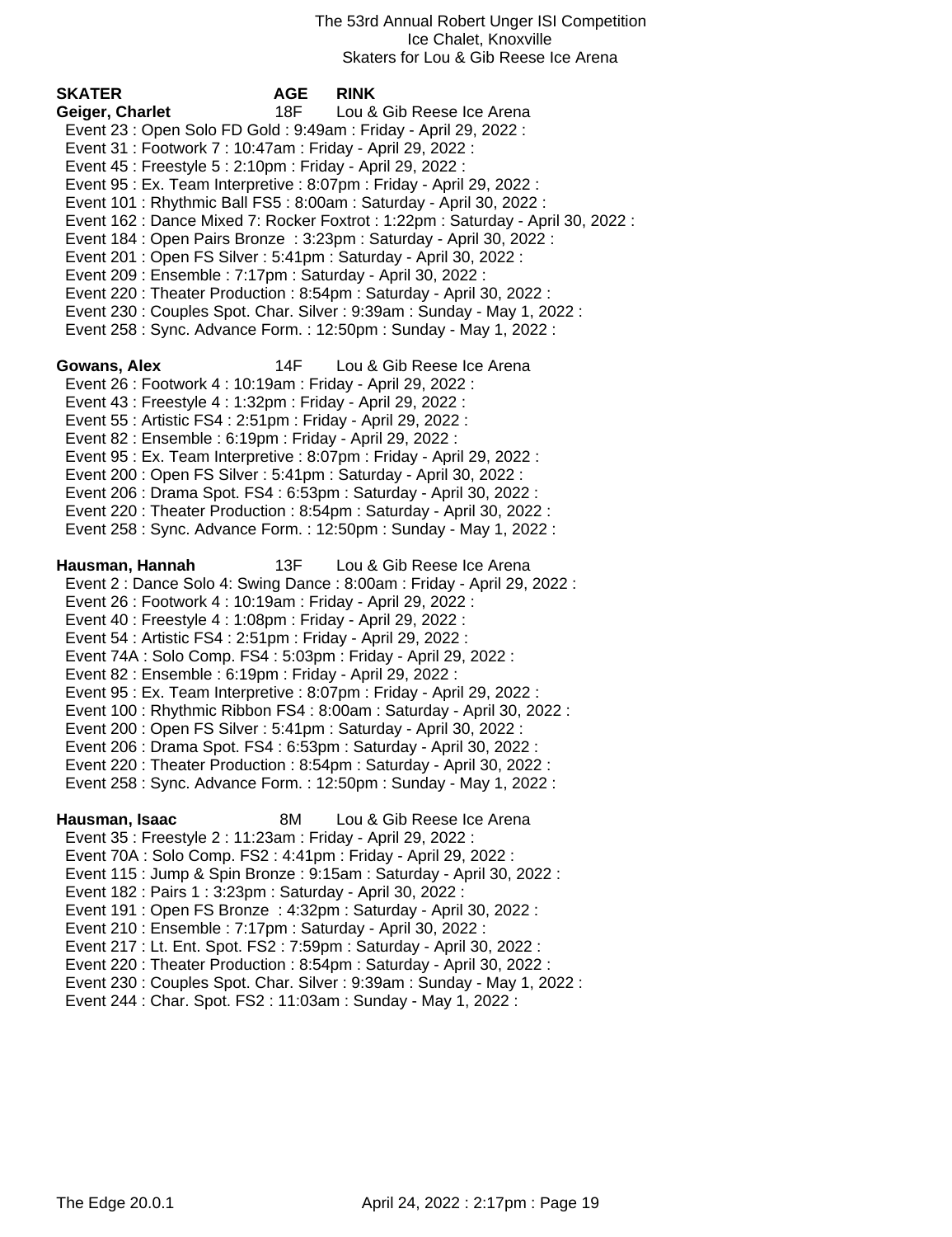| <b>SKATER</b>     | <b>AGE</b>                                                      | <b>RINK</b>                                                                                                                                                                                                                                                                                                                                                                                                                                                                                                                                                                                                                                                                                                                                                                                                                                                                                                                                                                            |
|-------------------|-----------------------------------------------------------------|----------------------------------------------------------------------------------------------------------------------------------------------------------------------------------------------------------------------------------------------------------------------------------------------------------------------------------------------------------------------------------------------------------------------------------------------------------------------------------------------------------------------------------------------------------------------------------------------------------------------------------------------------------------------------------------------------------------------------------------------------------------------------------------------------------------------------------------------------------------------------------------------------------------------------------------------------------------------------------------|
| Hausman, Noah     | 16M                                                             | Lou & Gib Reese Ice Arena                                                                                                                                                                                                                                                                                                                                                                                                                                                                                                                                                                                                                                                                                                                                                                                                                                                                                                                                                              |
|                   |                                                                 | Event 20 : Dance Solo 7: Rocker Foxtrot : 9:21am : Friday - April 29, 2022 :                                                                                                                                                                                                                                                                                                                                                                                                                                                                                                                                                                                                                                                                                                                                                                                                                                                                                                           |
|                   |                                                                 | Event 18 : Dance Solo 7: Tango : 9:21am : Friday - April 29, 2022 :                                                                                                                                                                                                                                                                                                                                                                                                                                                                                                                                                                                                                                                                                                                                                                                                                                                                                                                    |
|                   | Event 47 : Freestyle 8 : 2:10pm : Friday - April 29, 2022 :     |                                                                                                                                                                                                                                                                                                                                                                                                                                                                                                                                                                                                                                                                                                                                                                                                                                                                                                                                                                                        |
|                   | Event 61 : Artistic FS8 : 3:42pm : Friday - April 29, 2022 :    |                                                                                                                                                                                                                                                                                                                                                                                                                                                                                                                                                                                                                                                                                                                                                                                                                                                                                                                                                                                        |
|                   |                                                                 | Event 77: Solo Comp. FS8: 5:14pm: Friday - April 29, 2022:                                                                                                                                                                                                                                                                                                                                                                                                                                                                                                                                                                                                                                                                                                                                                                                                                                                                                                                             |
|                   |                                                                 | Event 95 : Ex. Team Interpretive : 8:07pm : Friday - April 29, 2022 :                                                                                                                                                                                                                                                                                                                                                                                                                                                                                                                                                                                                                                                                                                                                                                                                                                                                                                                  |
|                   |                                                                 | Event 104 : Rhythmic Ribbon FS8 : 8:00am : Saturday - April 30, 2022 :                                                                                                                                                                                                                                                                                                                                                                                                                                                                                                                                                                                                                                                                                                                                                                                                                                                                                                                 |
|                   |                                                                 | Event 124 : Jump & Spin Platinum : 10:15am : Saturday - April 30, 2022 :                                                                                                                                                                                                                                                                                                                                                                                                                                                                                                                                                                                                                                                                                                                                                                                                                                                                                                               |
|                   |                                                                 | Event 162 : Dance Mixed 7: Rocker Foxtrot : 1:22pm : Saturday - April 30, 2022 :                                                                                                                                                                                                                                                                                                                                                                                                                                                                                                                                                                                                                                                                                                                                                                                                                                                                                                       |
|                   |                                                                 | Event 161 : Dance Pro Ptnr 7: Tango : 1:22pm : Saturday - April 30, 2022 :                                                                                                                                                                                                                                                                                                                                                                                                                                                                                                                                                                                                                                                                                                                                                                                                                                                                                                             |
|                   |                                                                 | Event 165 : Dance Pro Ptnr 7: Rocker Foxtrot : 1:33pm : Saturday - April 30, 2022 :                                                                                                                                                                                                                                                                                                                                                                                                                                                                                                                                                                                                                                                                                                                                                                                                                                                                                                    |
|                   |                                                                 | Event 184 : Open Pairs Bronze : 3:23pm : Saturday - April 30, 2022 :                                                                                                                                                                                                                                                                                                                                                                                                                                                                                                                                                                                                                                                                                                                                                                                                                                                                                                                   |
|                   |                                                                 | Event 204 : Open FS Platinum Short : 6:28pm : Saturday - April 30, 2022 :                                                                                                                                                                                                                                                                                                                                                                                                                                                                                                                                                                                                                                                                                                                                                                                                                                                                                                              |
|                   |                                                                 | Event 209 : Ensemble : 7:17pm : Saturday - April 30, 2022 :                                                                                                                                                                                                                                                                                                                                                                                                                                                                                                                                                                                                                                                                                                                                                                                                                                                                                                                            |
|                   |                                                                 | Event 220: Theater Production: 8:54pm: Saturday - April 30, 2022:                                                                                                                                                                                                                                                                                                                                                                                                                                                                                                                                                                                                                                                                                                                                                                                                                                                                                                                      |
|                   |                                                                 | Event 224 : Jump & Spin Team - High : 8:56am : Sunday - May 1, 2022 :                                                                                                                                                                                                                                                                                                                                                                                                                                                                                                                                                                                                                                                                                                                                                                                                                                                                                                                  |
|                   |                                                                 | Event 254 : Couples Spot. Lt. Ent. Platinum : 11:54am : Sunday - May 1, 2022 :                                                                                                                                                                                                                                                                                                                                                                                                                                                                                                                                                                                                                                                                                                                                                                                                                                                                                                         |
|                   |                                                                 | Event 258 : Sync. Advance Form. : 12:50pm : Sunday - May 1, 2022 :                                                                                                                                                                                                                                                                                                                                                                                                                                                                                                                                                                                                                                                                                                                                                                                                                                                                                                                     |
|                   | 8F                                                              | Lou & Gib Reese Ice Arena                                                                                                                                                                                                                                                                                                                                                                                                                                                                                                                                                                                                                                                                                                                                                                                                                                                                                                                                                              |
| Hirtzinger, Lilah |                                                                 | Event 114 : Jump & Spin Low : 9:02am : Saturday - April 30, 2022 :                                                                                                                                                                                                                                                                                                                                                                                                                                                                                                                                                                                                                                                                                                                                                                                                                                                                                                                     |
|                   |                                                                 | Event 135: Stroking Beta: 10:47am: Saturday - April 30, 2022:                                                                                                                                                                                                                                                                                                                                                                                                                                                                                                                                                                                                                                                                                                                                                                                                                                                                                                                          |
|                   |                                                                 | Event 210 : Ensemble : 7:17pm : Saturday - April 30, 2022 :                                                                                                                                                                                                                                                                                                                                                                                                                                                                                                                                                                                                                                                                                                                                                                                                                                                                                                                            |
|                   |                                                                 | Event 225 : Couples Spot. Char. Low : 9:10am : Sunday - May 1, 2022 :                                                                                                                                                                                                                                                                                                                                                                                                                                                                                                                                                                                                                                                                                                                                                                                                                                                                                                                  |
|                   |                                                                 | Event 235 : Lt. Ent. Spot. Beta : 9:59am : Sunday - May 1, 2022 :                                                                                                                                                                                                                                                                                                                                                                                                                                                                                                                                                                                                                                                                                                                                                                                                                                                                                                                      |
|                   |                                                                 |                                                                                                                                                                                                                                                                                                                                                                                                                                                                                                                                                                                                                                                                                                                                                                                                                                                                                                                                                                                        |
| Johnson, Austin   | 18M                                                             | Lou & Gib Reese Ice Arena<br>Event 80 : Theme Spot. FS7 : 5:55pm : Friday - April 29, 2022 :<br>Event 95 : Ex. Team Interpretive : 8:07pm : Friday - April 29, 2022 :<br>Event 102 : Rhythmic Ball FS7 : 8:00am : Saturday - April 30, 2022 :<br>Event 184 : Open Pairs Bronze : 3:23pm : Saturday - April 30, 2022 :<br>Event 187 : Open FS Gold : 4:07pm : Saturday - April 30, 2022 :<br>Event 209 : Ensemble : 7:17pm : Saturday - April 30, 2022 :<br>Event 214 : Lt. Ent. Spot. FS7 : 7:42pm : Saturday - April 30, 2022 :<br>Event 220 : Theater Production : 8:54pm : Saturday - April 30, 2022 :<br>Event 224 : Jump & Spin Team - High : 8:56am : Sunday - May 1, 2022 :<br>Event 227 : Couple Spotlight LE Gold : 9:26am : Sunday - May 1, 2022 :<br>Event 239 : Char. Spot. FS7 : 10:35am : Sunday - May 1, 2022 :<br>Event 254 : Couples Spot. Lt. Ent. Platinum : 11:54am : Sunday - May 1, 2022 :<br>Event 258 : Sync. Advance Form. : 12:50pm : Sunday - May 1, 2022 : |
| Kruise, lylah     | 9F                                                              | Lou & Gib Reese Ice Arena<br>Event 114 : Jump & Spin Low : 9:02am : Saturday - April 30, 2022 :<br>Event 136: Stroking Beta: 10:47am: Saturday - April 30, 2022:<br>Event 210 : Ensemble : 7:17pm : Saturday - April 30, 2022 :<br>Event 225 : Couples Spot. Char. Low : 9:10am : Sunday - May 1, 2022 :<br>Event 247 : Char. Spot. Beta : 11:31am : Sunday - May 1, 2022 :                                                                                                                                                                                                                                                                                                                                                                                                                                                                                                                                                                                                            |
| Martin, Adalyn    | 11F<br>Event 82 : Ensemble : 6:19pm : Friday - April 29, 2022 : | Lou & Gib Reese Ice Arena<br>Event 72A : Solo Comp. FS3 : 4:50pm : Friday - April 29, 2022 :<br>Event 95 : Ex. Team Interpretive : 8:07pm : Friday - April 29, 2022 :<br>Event 107 : Rhythmic Ribbon FS3 : 8:24am : Saturday - April 30, 2022 :<br>Event 119 : Jump & Spin Silver : 9:32am : Saturday - April 30, 2022 :                                                                                                                                                                                                                                                                                                                                                                                                                                                                                                                                                                                                                                                               |

Event 193 : Open FS Bronze : 4:32pm : Saturday - April 30, 2022 :

 Event 220 : Theater Production : 8:54pm : Saturday - April 30, 2022 : Event 230 : Couples Spot. Char. Silver : 9:39am : Sunday - May 1, 2022 :